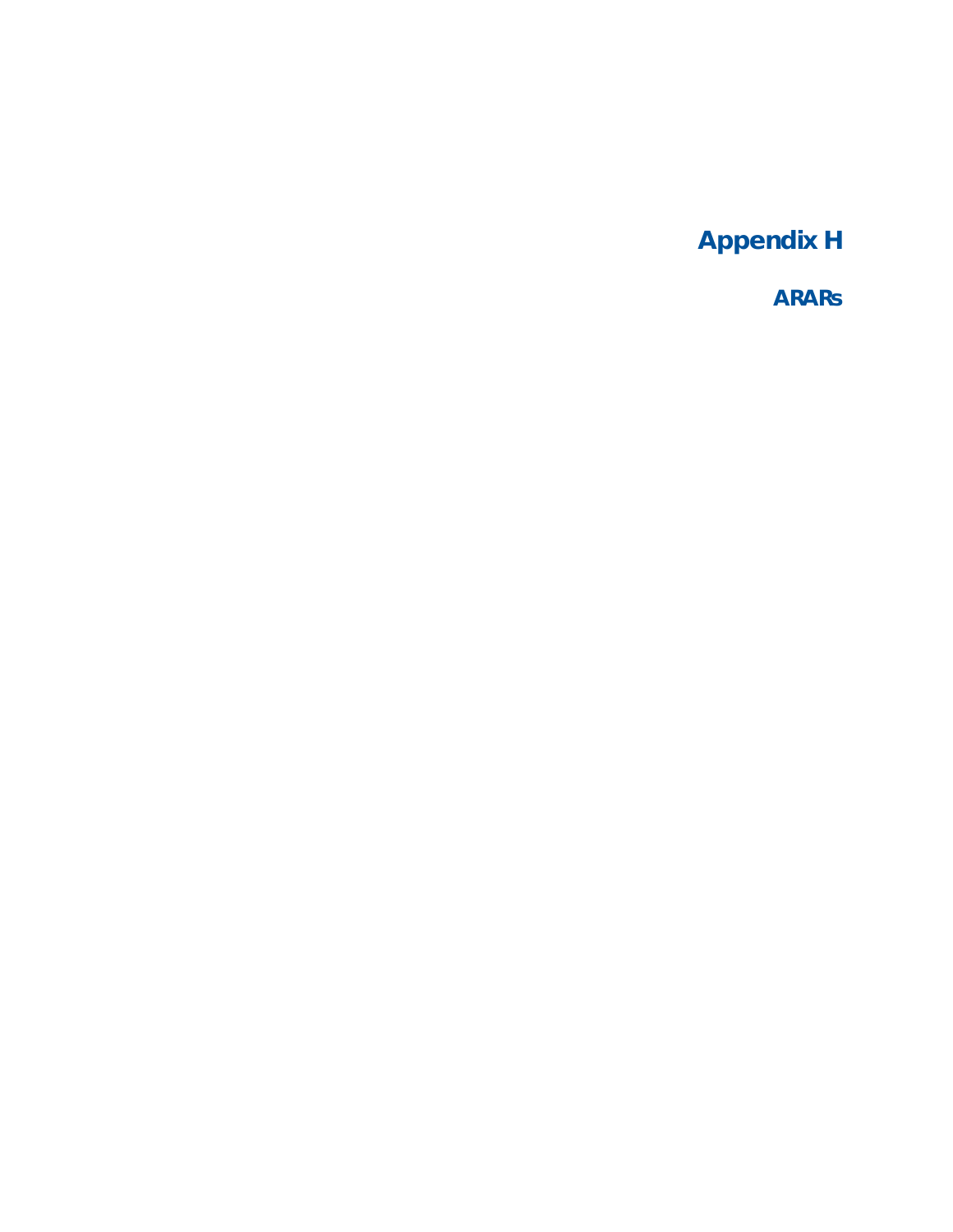# **DRAFT APPLICABLE OR APPROPRIATE AND RELEVANT REQUIREMENTS**

For

# **US STEEL SITE (SEDIMENT AND SURFACE WATER) DULUTH, MINNESOTA**

# **March 2013**

Bay West, Inc. J120351 DMS #1587681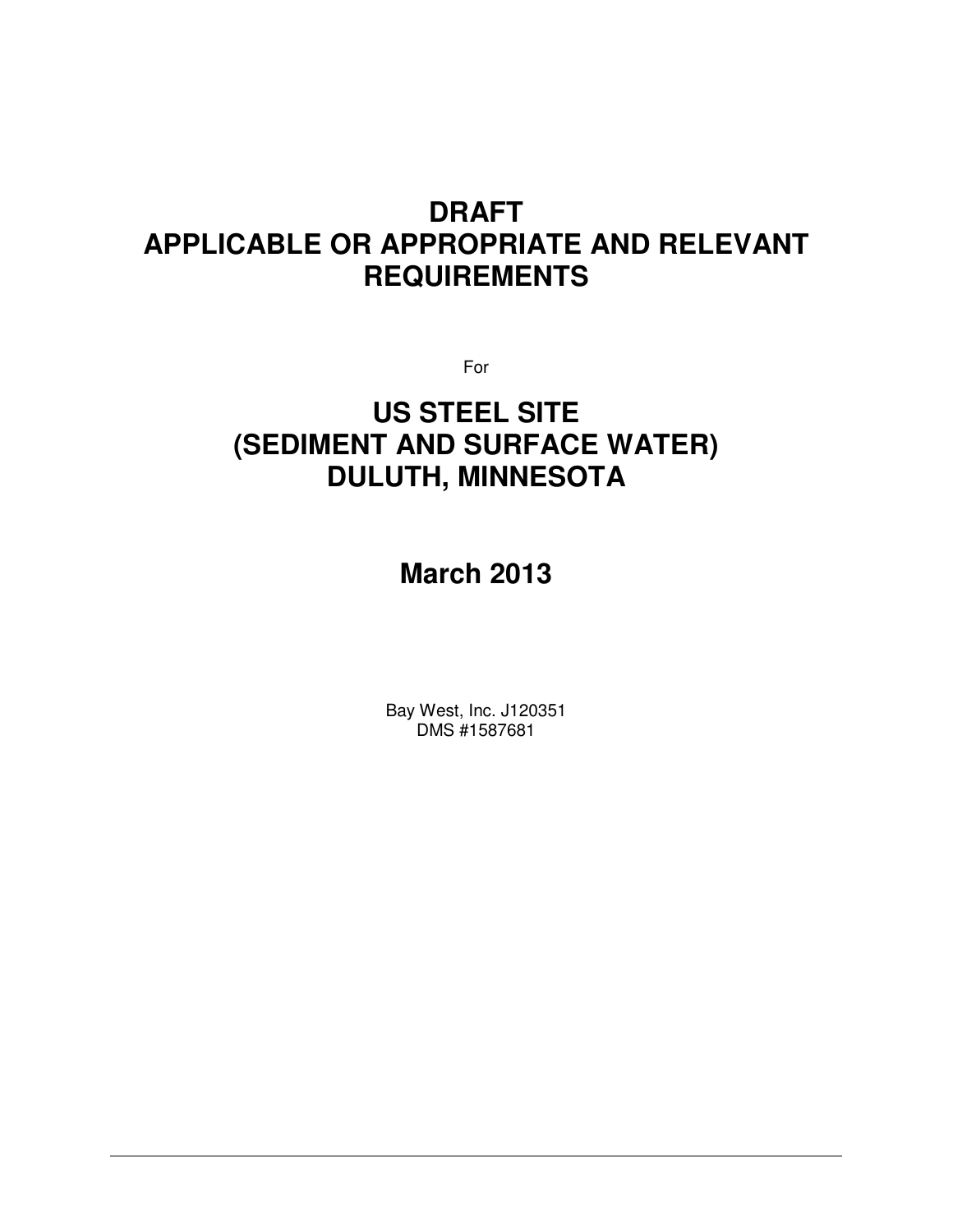## **TABLE OF CONTENTS**

| <b>INTRODUCTION</b><br>1.0                                                          |    |
|-------------------------------------------------------------------------------------|----|
| 1.1                                                                                 |    |
| 1.2                                                                                 |    |
| <b>ARARS</b><br>2.0                                                                 |    |
| 2.1                                                                                 |    |
| 2.1.1                                                                               |    |
| 2.1.2                                                                               |    |
| 2.1.3<br>Water.                                                                     |    |
| 2.1.4                                                                               |    |
| 2.2 <sub>2</sub>                                                                    |    |
| 2.3                                                                                 |    |
| 2.3.1                                                                               |    |
| 2.3.2                                                                               |    |
| 2.3.3                                                                               |    |
| 3.0                                                                                 |    |
| 3.1                                                                                 |    |
| 3.1.1                                                                               |    |
| Long-term Operation and Maintenance, Monitoring, and Contingency Action 17<br>3.1.2 |    |
| 3.1.3                                                                               | 17 |
| <b>REFERENCES.</b><br>4.0                                                           |    |

## **LIST OF TABLES**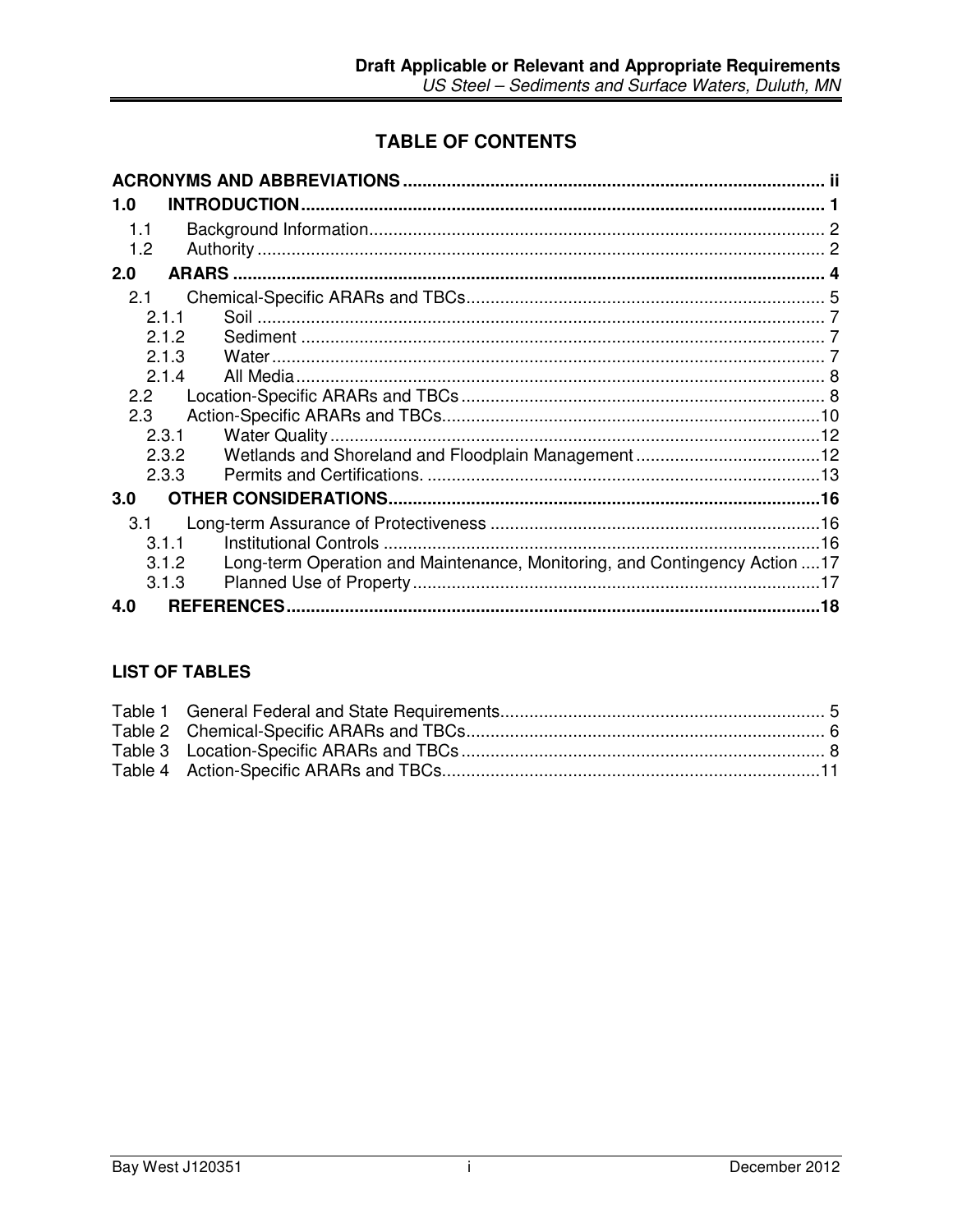## **ACRONYMS AND ABBREVIATIONS**

|                  | ARARApplicable or Relevant and<br><b>Appropriate Requirement</b> |
|------------------|------------------------------------------------------------------|
|                  | BaPbenzo(a)pyrene                                                |
|                  | Bay West  Bay West, Inc.                                         |
|                  | BAZbioactive zone                                                |
|                  | CAD confined aquatic disposal                                    |
|                  | <b>CERCLA  Comprehensive Environmental</b>                       |
|                  | Response Compensation and                                        |
|                  | <b>Liability Act</b>                                             |
|                  | CFR. Code of Federal Regulations                                 |
| chchapter        |                                                                  |
|                  | COPCs contaminants of potential                                  |
|                  | concern                                                          |
|                  | FSFeasibility Study                                              |
|                  | GLIGreat Lakes Initiative                                        |
|                  | HBVs Health-Based Values                                         |
|                  | HRLsHealth Risk Limits                                           |
|                  | IZ isolation zone                                                |
|                  | MDNRMinnesota Department of                                      |
|                  | <b>Natural Resources</b>                                         |
|                  | <b>MERLA</b> Minnesota Environmental                             |
|                  | Response and Liability Act                                       |
|                  | MCLMaximum Contaminant Level                                     |
|                  | MCLG Maximum Contaminant Level                                   |
|                  | Goal                                                             |
|                  | MDH Minnesota Department of                                      |
|                  | Health                                                           |
| MinnMinnesota    |                                                                  |
|                  | MPCA Minnesota Pollution Control                                 |
|                  | Agency                                                           |
|                  | NCP  National Oil and Hazardous                                  |
|                  | <b>Substances Pollution</b>                                      |
|                  | <b>Contingency Plan</b>                                          |
|                  | NPDES National Pollutant Discharge                               |
|                  | <b>Elimination System</b>                                        |
|                  | NPLNational Priorities List                                      |
|                  | OIRWOutstanding International                                    |
|                  | <b>Resource Water</b>                                            |
|                  | OU Operable Units                                                |
|                  | PAH polycyclic aromatic                                          |
|                  | hydrocarbon                                                      |
|                  | PRGs  Preliminary Remediation Goals                              |
| pt(s) part/parts |                                                                  |
|                  | RCRA Resource Conservation and                                   |
|                  | <b>Recovery Act</b>                                              |
|                  | RODRecord of Decsion                                             |
|                  | SDS State Disposal System                                        |
|                  |                                                                  |

|              | SLRIDT St. Louis River/Interlake/Duluth<br>Tar |
|--------------|------------------------------------------------|
|              | SLVs Soil Leaching Values                      |
|              | SQT Sediment Quality Target                    |
|              | SRV Soil Reference Values                      |
| Stat Statute |                                                |
|              | TBCto-be-considered                            |
|              | UECAUniform Environmental                      |
|              | Covenants Act                                  |
|              | USACEUnited States Army Corps of               |
|              | Engineers                                      |
|              | USC United States Code                         |
|              | <b>USEPAUnited States Environmental</b>        |
|              | <b>Protection Agency</b>                       |
|              | USS United States Steel                        |
|              | WDNRWisconsin Department of                    |
|              | <b>Natural Resources</b>                       |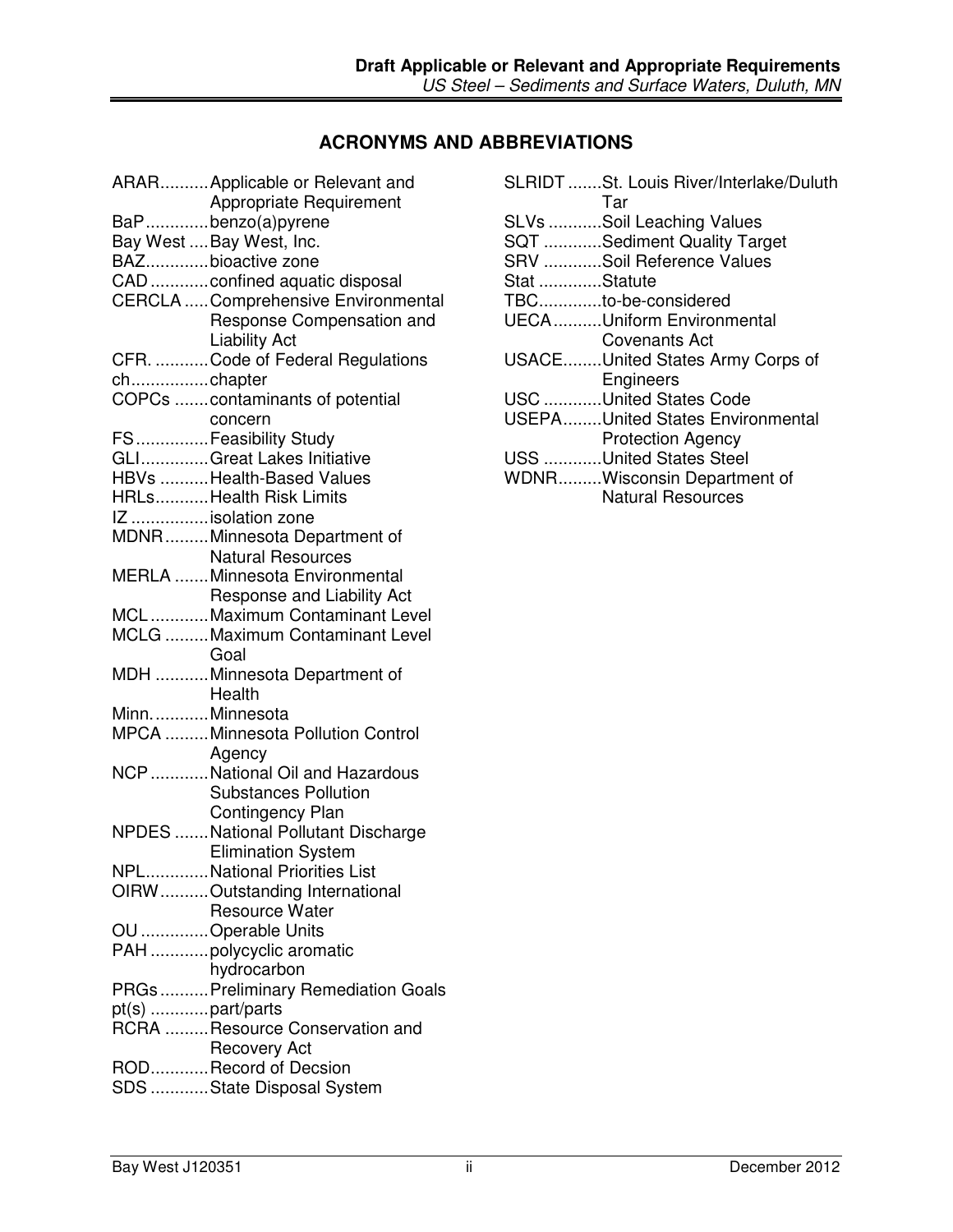## **1.0 INTRODUCTION**

Bay West, Inc. (Bay West) has prepared this draft list of Applicable or Relevant and Appropriate Requirements (ARARs) for sediment and surface water at the St. Louis River/United States Steel (USS) Site on behalf of the Minnesota Pollution Control Agency (MPCA). The USS Site is one of two state Superfund sites, along with the St. Louis River/Interlake/Duluth Tar (SLRIDT) Site, that make up the St. Louis River Superfund Site. Both Sites are part of the United States Environmental Protection Agency (USEPA) Deferral Pilot Project and were placed under MPCA jurisdiction in 1995. The Sites are in different phases of the Superfund process, have different Responsible Parties, and different community group interests.

The MPCA is developing this sediment and surface water ARAR document for incorporation into a Feasibility Study and Record of Decision (ROD) Amendment for the following Operable Units (OUs):

- The Unnamed Creek Estuary (OU-N);
- The Wire Mill Pond Delta (OU-R);
- The Non-Native Material in Settling Basin (OU-I);
- The Stream Channel (OU-L);
- The Delta and Stream Channel Area (OU-M):
- The Wire Mill Pond (OU-P);
- The Dredge Spoil Area (OU-Q);
- The Unnamed Pond; and
- The Area Between OU-I and OU-J

USS is working with the USEPA Great Lakes National Program Office and the Great Lakes Legacy Act on OU-N and OU-R to characterize sediment and complete a Feasibility Study (FS) and remedy design. If the implementation of this work is completed with USEPA, the remedy documentation will be addressed under a ROD Amendment after the work is completed.

The following units of government and Tribes will be provided with an opportunity to review and comment on the Site ARARs:

- The Minnesota Department of Health (MDH) and the Minnesota Department of Natural Resources (MDNR) previously provided a list of ARARs for the SLRIDT Site. The SLRIDT ARARs have been used in this document, where appropriate.
- A small portion of the Site is owned by the Fond du Lac Band of Lake Superior Chippewa. This Band has an environmental board that reviews and provides comments on proposed activities, as appropriate.
- The Site is also within the boundaries of the 1854 Ceded Territory. The 1854 Treaty Authority is an Inter-Tribal Resource Management Organization that manages offreservation hunting, fishing and gathering rights of the Grand Portage and Bois Forte Bands of the Lake Superior Chippewa. The 1854 Treaty Authority reviews and provides comments, as appropriate, for activities that may affect hunting and fishing within the 1854 Ceded Territory.
- The United States Fish and Wildlife Service's Environmental Contaminants Program reviews and provides comments on proposed activities, as appropriate.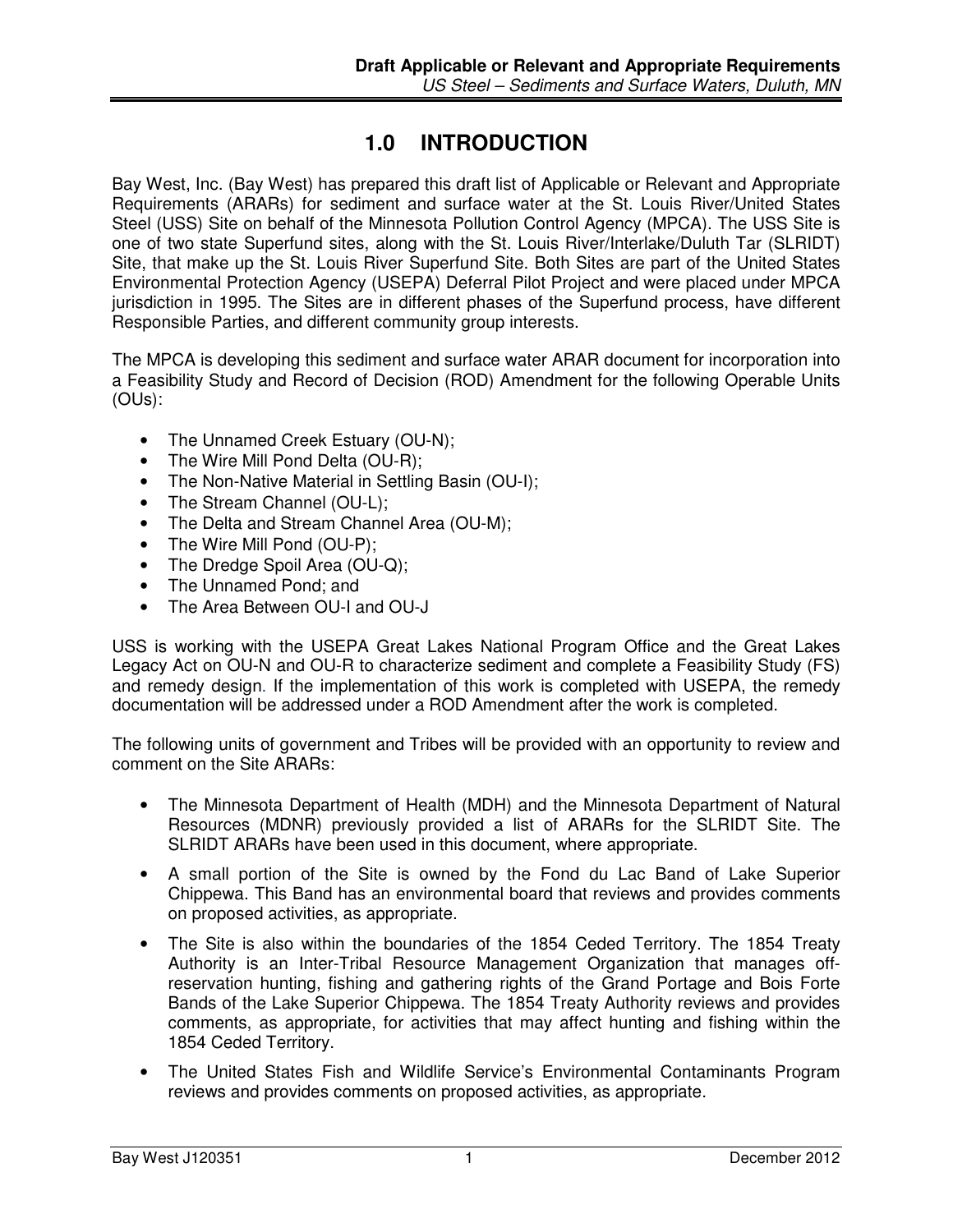## **1.1 Background Information**

The USS Site is bounded by the Morgan Park neighborhood to the north, the St. Louis River (also called Spirit Lake) to the east, and Duluth Missabe and Iron Range Railroad property to the west and south. The St. Louis River discharges into Lake Superior, located approximately eight miles downstream of the Site. From 1915 until 1979, USS operated an integrated steel mill at the Site. Mill operations included coke production, iron and steel making, casting, primary rolling and roughing, hot and cold finishing, and galvanizing. All of these facilities have been demolished and removed; however, many buildings and other infrastructure footings, foundations, sewers, and utility conduits/vaults remain in-place on the Site.

In 1979, the MPCA requested a hydrogeological study of the Duluth Works Site (now referred to as the USS Site). In response to this request, USS submitted two reports: one titled "Soil and Ground Water Investigation" in 1981 and one titled "River Water Quality Impact Investigation" in 1983. In 1982, the USEPA Field Investigation Team inspected the Site. The studies and inspection found that polynuclear aromatic hydrocarbons (PAHs) were discharging into the St. Louis River by surface water drainage and groundwater flowing beneath the Site.

The USS Site was placed on the National Priorities List (NPL) under Comprehensive Environmental Response, Compensation, and Liability Act (CERCLA) in 1983. On 3 October 1983, the MPCA issued a Request for Response Action to USS for the USS Site. The USS Site was placed on the State of Minnesota's Superfund Permanent List of Priorities (PLP) in 1984. The MPCA executed a Consent Order with USS on 26 March 1985. During the summer of 1985, the final phase of the Remedial Investigation began. The MPCA Commissioner signed a ROD in February 1989 that set forth the clean-up actions USS needed to take. The ROD delineated 18 OUs for remediation.

OU-N and OU-R are associated with river sediments. The other seven OUs are associated with land-side aquatic sediments: OU-I, OU-L, OU-M, OU-P, OU-Q, the Unnamed Pond, and the Area Between OU-I and OU-J. PAHs and metals have been detected in these land-side wetland, pond, and river aquatic sediments. The ARARs listed shall be evaluated by the Responsible Party for their applicability to the land and river sediment, along with surface water, in the development of the FS.

## **1.2 Authority**

MPCA is applying Minnesota Environmental Response and Liability Act (MERLA) regulations and process to the USS site and is not inconsistent with the federal Superfund law, Comprehensive Environmental Response, Compensation and Liability Act (CERCLA). Remedial actions for releases and threatened releases of hazardous substances and pollutants or contaminants must be selected and carried out in compliance with state and federal legal requirements. CERCLA and the National Oil and Hazardous Substances Pollution Contingency Plan (NCP) require that remedial actions comply not only with applicable environmental laws and rules, but also with legal requirements that are "relevant and appropriate." Generally, an environmental law or rule may be relevant and appropriate if it addresses circumstances sufficiently similar to those of the release so that compliance would be a reasonable way to assure protection of public health and welfare and the environment. MERLA requires all applicable local, state and federal permits be acquired for applicable response actions at the Site.

The general legal standard that must be met by any remedial action selected and implemented under the Minnesota Environmental Response and Liability Act (MERLA) is that the remedial action must protect public health and welfare and the environment, Minnesota (Minn.) Statute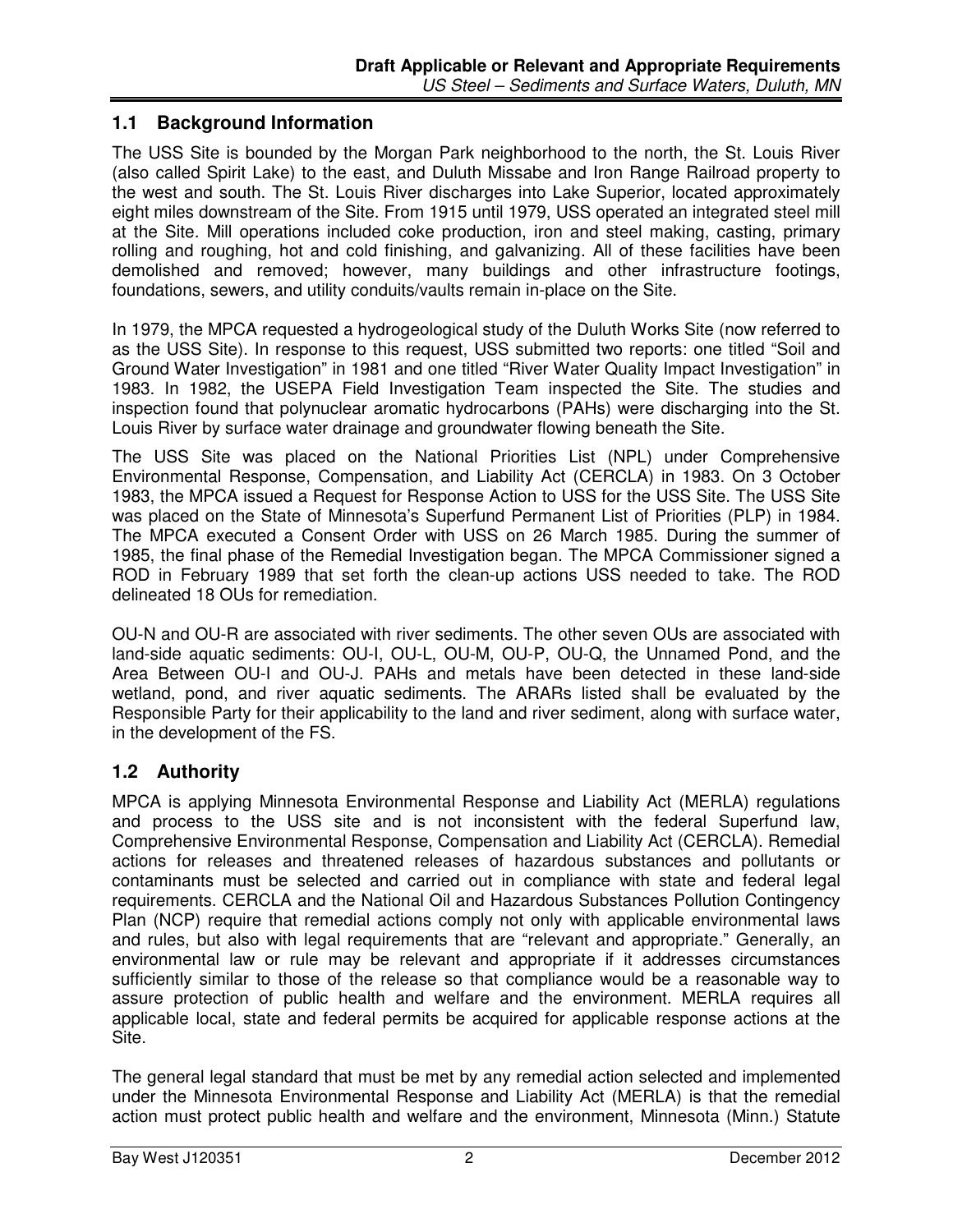(Stat.) § 115B.17, subd. 1. Section 2 identifies a list of ARARs to be used in evaluation of remedial actions performed in the state of Minnesota.

In addition, MERLA requires the MPCA to consider or make some determination about several other issues in order to select a remedy for the Site. These issues include setting requirements for remedy monitoring and maintenance, institutional controls, and other measures that are reasonably necessary to assure the protectiveness of the selected remedy over the long term. MERLA also requires the MPCA to consider the planned use of the property where the release is located when determining the appropriate standards to be achieved by a remedy. It also requires the MPCA to make specific determinations when remedies involve permanent relocation of residents, businesses or community facilities, or off-site transport and disposal of the contaminated material. These other considerations are presented in **Section 3.0**.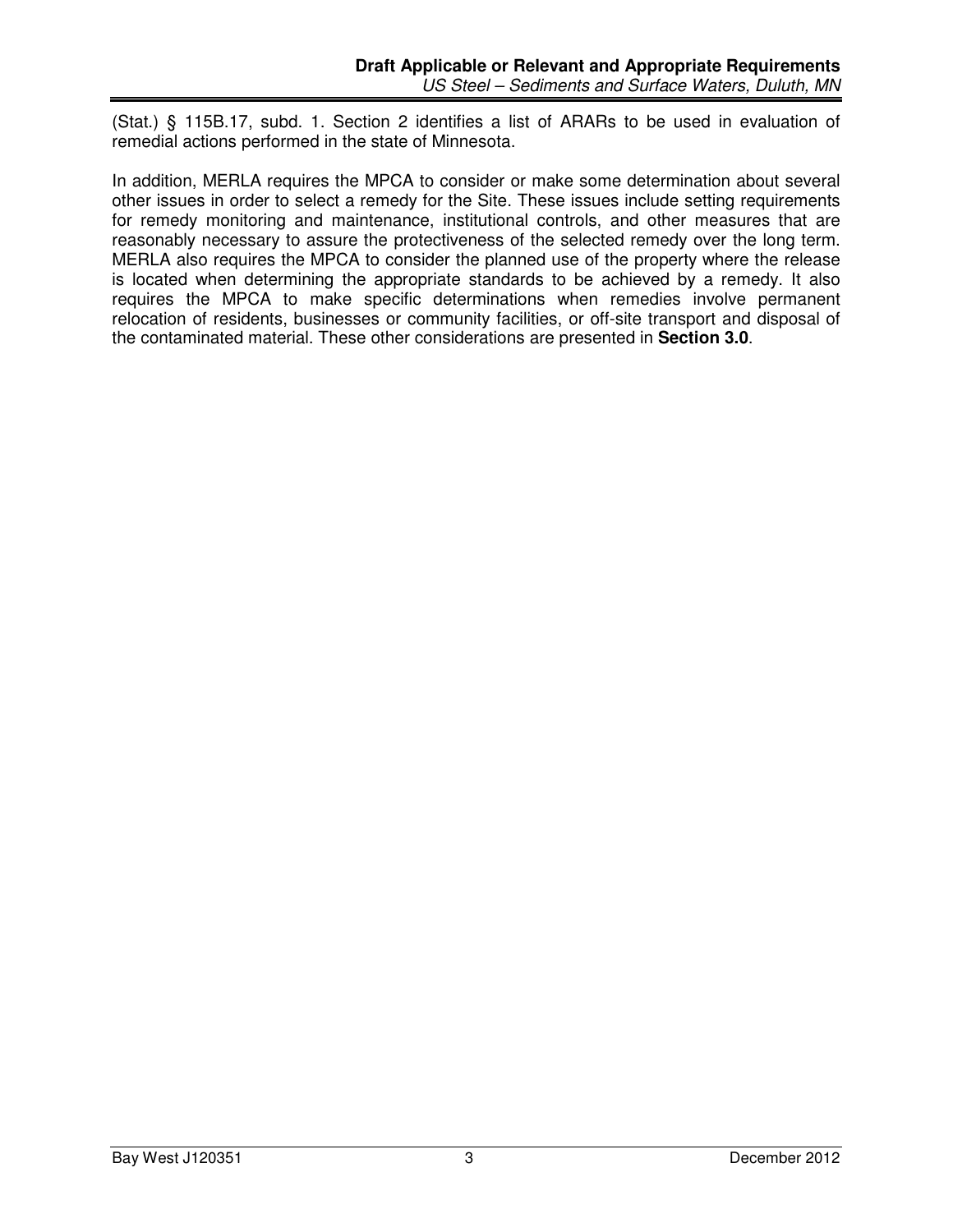## **2.0 ARARS**

This Draft ARAR document summarizes the MPCA, MDNR, and MDH ARARs and requirements to be considered (TBC) for aquatic sediment and surface water associated with nine OUs at the USS site. Local and federal ARARs have also been included; however, the list may not include all applicable local and federal ARARs.

ARARs generally fall into one of the following three classifications:

- **Chemical-specific:** These ARARs are usually health- or risk-based numerical values or methodologies which, when applied to site-specific conditions, result in the establishment of an acceptable amount or concentration of a chemical that may be found in, or discharged to, the ambient environment. These requirements provide protective Site remediation levels for the contaminants of potential concern (COPCs) in the designated media. Remedial action objectives specify contaminants and media of concern, potential exposure pathways, and remediation goals. Initially, Site Preliminary Remediation Goals (PRGs) are developed based on readily available information such as chemical-specific ARARs or other reliable information. The Site PRGs are modified, as necessary, as more information becomes available during the FS. Final remediation goals are determined when the remedy is selected; they can be presented in the ROD Amendment.
- **Location-specific:** These ARARs generally restrict certain activities or limit concentrations of hazardous substances solely because of geographical or land use concerns. Requirements addressing wetlands, historic places, floodplains, or sensitive ecosystems and habitats are potential location-specific ARARs.
- **Action-specific:** These ARARs are restrictions on the conduct of certain activities or the operation of certain technologies at a particular site. Examples of action-specific ARARs would be regulations dictating the design, construction, and/or operating procedures for dredging, on-site landfilling, or capping. Action-specific requirements do not themselves determine the cleanup alternative, but define how the chosen cleanup alternative should be achieved.

In addition, criteria, advisories, guidance, and proposed standards developed by federal and state environmental and public health agencies that are not legally enforceable, but contain helpful information, are collectively referred to as TBCs. TBCs can be helpful in carrying out selected remedies or in determining the level of protectiveness of selected remedies. TBCs are meant to complement the use of ARARs, not compete with or replace them. TBCs are included, where appropriate, in the Chemical-, Location-, and Action-specific discussions.

Several federal and state laws govern or provide the framework for remedial actions. Remedial actions must comply with substantive portions of these laws or acts, which were also reviewed during the ARAR development process. A summary of laws and acts that do not readily fall into one of the Chemical-, Location-, or Action-specific classifications, but are applicable to the Site, is included in **Table 1**.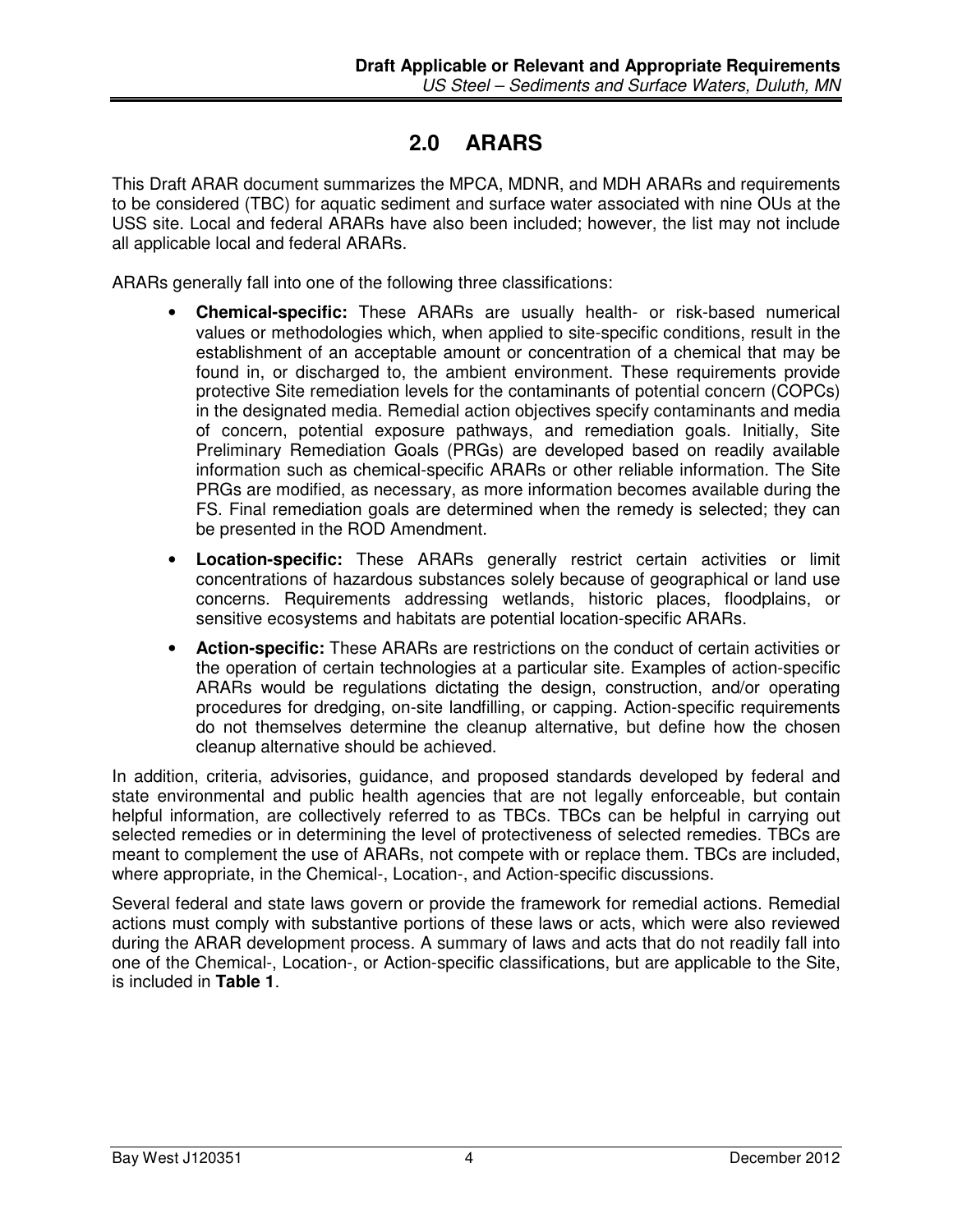| <b>ARAR/TBC</b>                                     | <b>Citation</b>                                                     | <b>Description/Potential Application</b>                                                                                                                                               |
|-----------------------------------------------------|---------------------------------------------------------------------|----------------------------------------------------------------------------------------------------------------------------------------------------------------------------------------|
| <b>CERCLA</b>                                       | 42 United States Code (USC)<br>§§ 9601 et seq.                      | Federal Superfund Law                                                                                                                                                                  |
| <b>NCP</b>                                          | 40 Code of Federal Regulations<br>(CFR) part (pt.) 300              | Provides organizational structure and<br>procedures for preparing for and<br>responding to discharges of oil and<br>releases of hazardous substances,<br>pollutants, and contaminants. |
| <b>MERLA</b>                                        | Minn. Stat. §§ 115B.01 to<br>115B.20                                | State Superfund Law                                                                                                                                                                    |
| <b>Water Pollution Control</b><br>Act               | Minn. Stat. chapter (ch.) 115                                       | Administration and enforcement of all laws<br>relating to the pollution of any waters of<br>the state.                                                                                 |
| Duty to Notify and<br><b>Avoid Water Pollution</b>  | Minn. Stat. § 115.061                                               | Requires notification and recovery of<br>discharge pollutants to minimize or abate<br>pollution of the waters of the state.                                                            |
| <b>Pollution Control</b><br>Agency                  | Minn. Stat. ch. 116                                                 | Provides organizational structure and<br>procedures for responding to problems<br>relating to water, air, and land pollution.                                                          |
| <b>Water Law</b>                                    | Minn. Stat. chs. 103A, 103B,<br>103C, 103D, 103E; 103F, and<br>103G | Provides regulations pertaining to any<br>waters of the state, including surface<br>water, wetlands and groundwater.                                                                   |
| Safe Drinking Water<br>Act                          | 42 USC §§ 300f et seq.                                              | Established to protect the quality of<br>drinking water (above or underground).                                                                                                        |
| <b>Clean Water Act</b>                              | 33 USC §§ 1251 et seq.                                              | Establishes structure for regulating<br>discharges of pollutants and regulating<br>quality standards for surface waters.                                                               |
| Resource<br>Conservation and<br>Recovery Act (RCRA) | 42 USC §§ 6901 et seq.                                              | Establishes RCRA Program and<br>Regulations.                                                                                                                                           |
| Clean Air Act                                       | 42 USC §§ 7401 et seq.                                              | Regulates air remissions from stationary<br>and mobile sources.                                                                                                                        |

### **Table 1 General Federal and State Requirements**

## **2.1 Chemical-Specific ARARs and TBCs**

The COPCs associated with river and land sediments include metals and PAHs. Chemicalspecific ARARs and TBCs for the river and land sediments are presented in **Table 2**. The ARARs and TBCs shall be used to develop site-specific cleanup levels.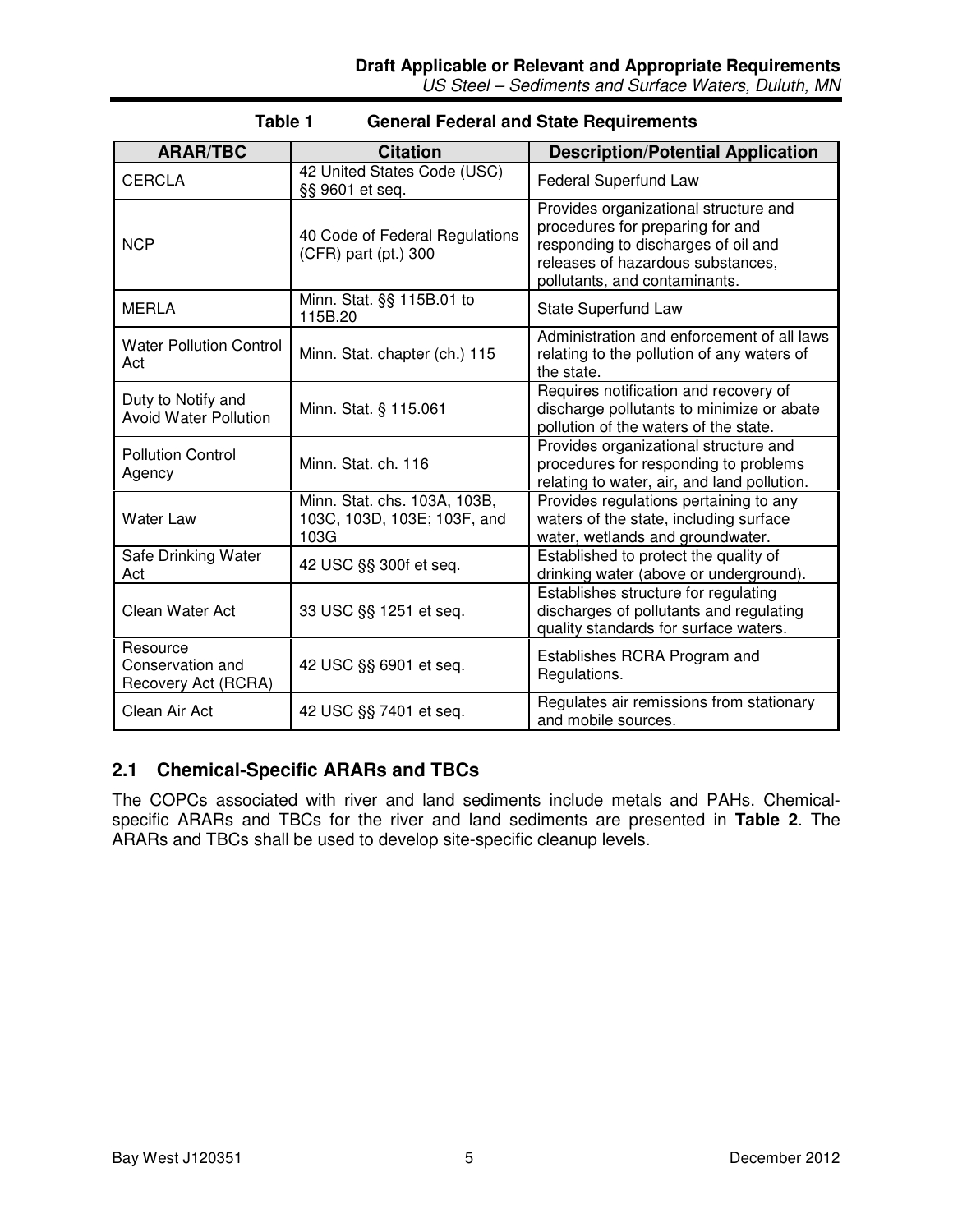| <b>ARAR/TBC</b>                                                                                                                               | <b>Citation/Source</b>                                                                                                        | <b>Description/Application</b>                                                                                                             |
|-----------------------------------------------------------------------------------------------------------------------------------------------|-------------------------------------------------------------------------------------------------------------------------------|--------------------------------------------------------------------------------------------------------------------------------------------|
| <b>Soil</b>                                                                                                                                   |                                                                                                                               |                                                                                                                                            |
| Tier 1 and Tier 2 Soil<br>Reference Values (SRVs)                                                                                             | Risk-Based Guidance for the Soil -<br>Human Health Pathway, MPCA<br>Risk-Based Site Evaluation (RBSE)<br>Manual (06/09)       | For evaluating human health risk<br>caused by exposure to contaminated<br>soil.                                                            |
| Tier 1 and Tier 2 Soil<br>Leaching Values (SLVs)                                                                                              | Risk-Based Guidance for<br>Evaluating the Soil Leaching<br>Pathway, MPCA RBSE Manual<br>(06/05)                               | For evaluating the risk to groundwater<br>at sites from the soil-to-groundwater<br>leaching pathway.                                       |
| <b>Sediment</b>                                                                                                                               |                                                                                                                               |                                                                                                                                            |
| <b>Sediment Quality Targets</b><br>(SQTs)                                                                                                     | Guidance for the Use and<br>Application of SQTs for the<br>Protection of Sediment-dwelling<br>Organisms in Minnesota          | To be used as benchmark values for<br>making comparisons to surficial<br>sediment chemistry measurements                                   |
| <b>Draft Sediment Screening</b><br>Values (SSVs)                                                                                              | Draft Report Prepared by MDH for<br>US Steel Site in January 2013                                                             | To be used to evaluate human health<br>risks associated with sediments.                                                                    |
| <b>Water</b>                                                                                                                                  |                                                                                                                               |                                                                                                                                            |
| National Primary and<br><b>Secondary Drinking Water</b><br>Regulations                                                                        | 40 CFR pts. 141-143                                                                                                           | Establishes Federal primary and<br>secondary drinking water standards.                                                                     |
| <b>Drinking Water Criteria</b><br>Spreadsheet (rev. 9/08)                                                                                     | Groundwater Guidance Document,<br><b>MPCA RBSE Manual</b>                                                                     | Framework for evaluating<br>groundwater contamination and<br>managing remediation decisions.                                               |
| <b>Ground Water Protection</b><br>Act                                                                                                         | Minn. Stat. ch. 103H                                                                                                          | Non-degradation goal, promotion of<br>best management practices.                                                                           |
| Health Risk Limits (HRLs)                                                                                                                     | Minn. Rules pts. 4717.7810 to<br>4717.7900; Statutory authority:<br>Minn. Stat. 103H.201.                                     | Establishes human health based<br>groundwater standards (MDH).                                                                             |
| <b>Public Water Supplies</b>                                                                                                                  | Minn. Rules ch. 4720                                                                                                          | Regulates public water systems<br>(MDH) and incorporates Federal<br>Primary Drinking Water Regulations.                                    |
| Waters of the State (both<br>surface and underground)                                                                                         | Minn. Rules ch. 7050                                                                                                          | Classifies waters of the state and<br>establishes standards.                                                                               |
| <b>Underground Waters</b>                                                                                                                     | Minn, Rules ch. 7060                                                                                                          | Preserves and protects underground<br>waters by preventing new and abating<br>existing pollution. Non-degradation<br>policy and standards. |
| <b>Tier 1 Surface Water</b><br>Screening Numbers and<br><b>Tier 2 Surface Water</b><br>Standards and Criteria for<br>Classes 2B and 3B Waters | <b>Surface Water Pathway Evaluation</b><br>User's Guide, Tables 1 and 11,<br><b>MPCA Risk-Based Site Evaluation</b><br>Manual | For evaluating potential impacts to<br>human health and the environment.                                                                   |
| <b>All Media</b>                                                                                                                              |                                                                                                                               |                                                                                                                                            |
| Guidance for estimating<br>health risks from<br>carcinogenic PAHs                                                                             | <b>MDH Guidance Document updated</b><br>in March 2012                                                                         | For estimating health risks from<br>carcinogenic PAHs.                                                                                     |
| Analysis of carcinogenic<br><b>PAHs</b>                                                                                                       | <b>MPCA Remediation Division Policy</b><br>(06/11)                                                                            | Background and situations where<br>extended list of carcinogenic PAH<br>methodology applies                                                |
| Site screening guidelines                                                                                                                     | <b>Working Draft Site Screening</b><br><b>Evaluation Guidelines. MPCA</b><br>RBSE Manual (09/98)                              | Guidelines and criteria for screening<br>human health and ecological risks.                                                                |

## **Table 2 Chemical-Specific ARARs and TBCs**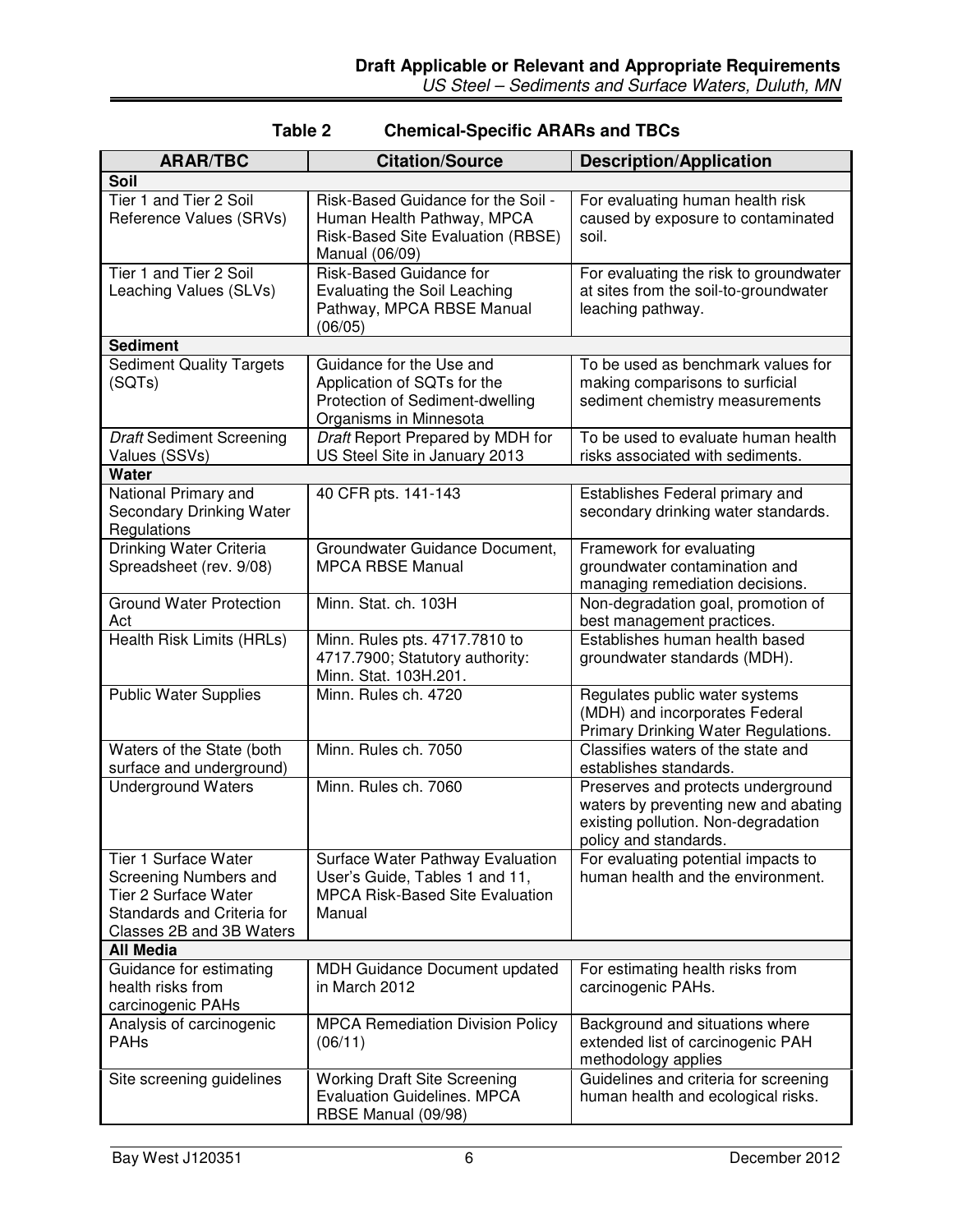## 2.1.1 Soil

Tier 1 and Tier 2 soil leaching values (SLVs) were developed by the MPCA for evaluating human health risk caused by exposure to contaminated soil. Tier 1 and Tier 2 soil reference values (SRVs) were developed by the MPCA for evaluating the risk to groundwater at sites from soil to groundwater leaching pathway. The most current list of Tier 1 and Tier 2 SLVs and SRVs can be found on the MPCA website (http://www.pca.state.mn.us/cleanup/riskbasedoc.html).

Guidance for the appropriate use of these SLVs and SRVs for PAHs can be found at the MDH website (http://www.health.state.mn.us/divs/eh/risk/guidance/pahmemo.html).

### 2.1.2 Sediment

To achieve protection and restoration of habitat, minimize exposure of the benthic organisms to contaminated sediments and movement of contaminants up the food chain, Preliminary Sediment Remediation Goals should be developed for use in the FS. The MPCA does not have sediment quality standards. Sediment Quality Targets (SQTs), adopted for use in the St. Louis River Area of Concern, can be used throughout the state as benchmark values for making comparisons to surficial sediment chemistry measurements. For more information about the SQTs, refer to the report on Guidance for the Use and Application of Sediment Quality Targets for the Protection of Sediment-dwelling Organisms in Minnesota, MPCA Document Number: tdrgl-04, which can be found at http://www.pca.state.mn.us/water/sediments/index.html.

In January 2013, the Minnesota Department of Health (MDH) prepared a Draft Public Health Consultation Report that provides updated Sediment Screening Values (SSVs) that provides values for human health screening of sediment concentrations at the US Steel site. This report also explains the appropriate usage of the SQTs and SSVs.

## 2.1.3 Water

The Site is within the Lake Superior Drainage Basin. Minn. Rules chapter (ch.) 7050 includes a classification system of beneficial uses applicable to waters of the state, narrative and numeric water quality standards that protect specific beneficial uses, non-degradation provisions, and other provisions to protect the physical, chemical, and biological integrity of waters of the state. The St. Louis River and the wetlands within or adjacent to the Site are listed in Minn. Rules ch. 7050, Waters of the State (https://www.revisor.leg.state.mn.us/rules) and are classified as Class 2B and 3B waters. In accordance with Minn. Rules chs. 7050, preliminary surface water quality standards applicable to the Site shall be based on surface water quality standards for Class 2B and 3B waters.

State and federal regulations provide the statutory basis for conducting remedial investigations of environmental contamination. In accordance with Minn. Rules ch. 7060, all underground waters are best classified for use as potable water supply in order to preserve high quality waters by minimizing spreading of pollutants, by prohibiting further discharges of wastes thereto, and to maximize the possibility of rehabilitating degraded waters for their priority use. Minn. Rules ch. 7060 outlines policy and rule-making, which should be applied when managing contamination of state groundwater. Minn. Stat. Section 103H.201 and Minn. Rules 4717 identify Health Risk Limits (HRLs) which specify concentrations of groundwater contaminants that can be safely consumed daily for a lifetime. These HRLs must be used in consideration with federal standards (Maximum Contaminant Levels [MCLs], 40 CFR. parts (pts) 141–143) and state standards developed to protect environmental receptors (Minn. Rules 7050.0220) when identifying cleanup levels to manage groundwater contamination. Minn. Stat. ch. 103H.001,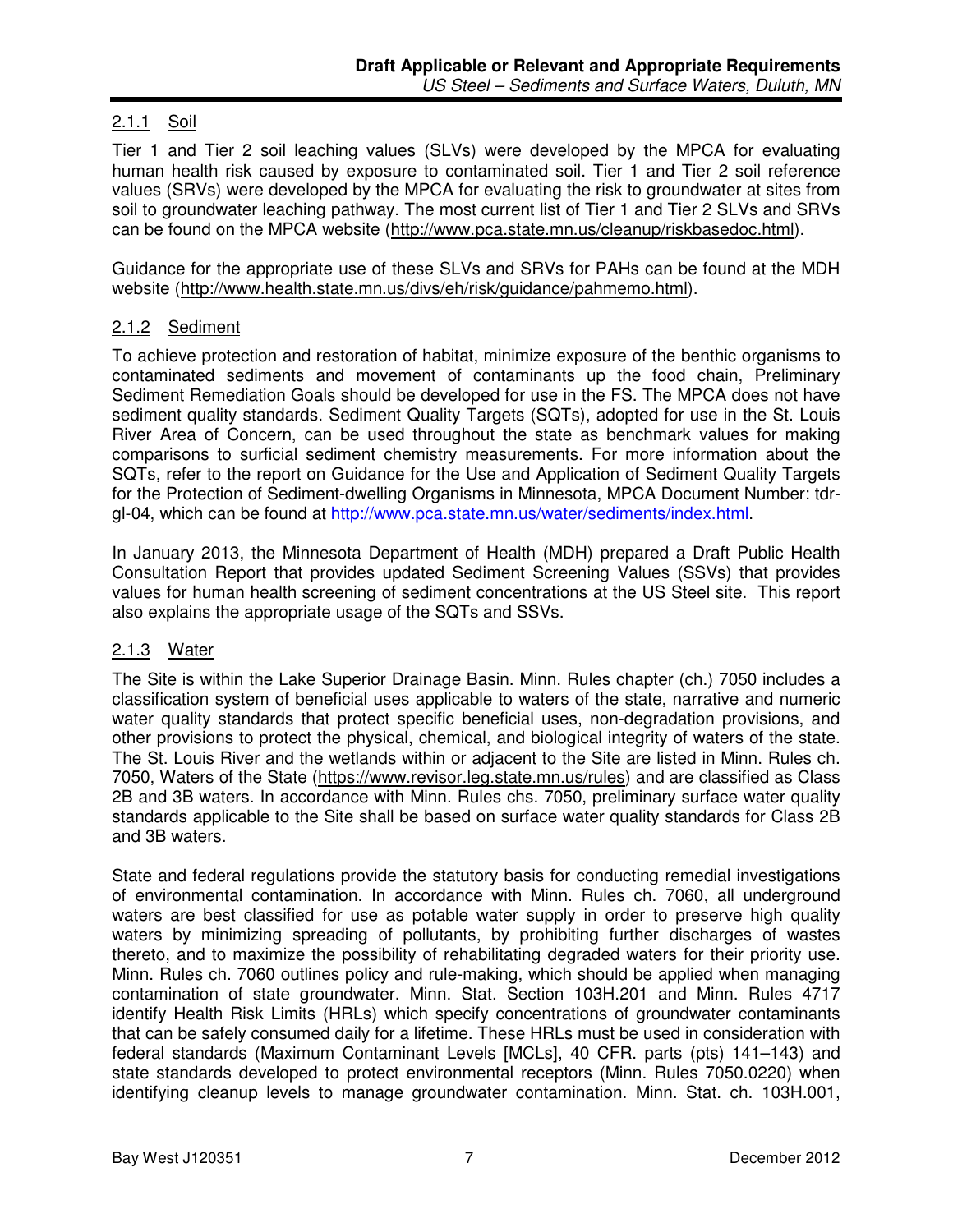Degradation Prevention Goal, states that it is the goal of the state that groundwater be maintained in its natural condition, free from any degradation caused by human activities.

The policy of the Site Remediation Section is to apply promulgated standards as cleanup levels, stabilize plumes which migrate through aquifers at concentrations that exceed cleanup levels, and implement remedial actions that manage the risk a groundwater plume poses to human health or the environment. The MPCA Ground Water Guidance Document presents the framework through which the MPCA evaluates groundwater contamination problems and manages decisions regarding remedial actions at sites. The guidance is based on managing risk associated with groundwater contamination within the context of state and federal regulations. The Drinking Water Criteria Spreadsheet (rev. 9/08) can be found on the MPCA website (http://www.pca.state.mn.us/cleanup/riskbasedoc.html). This spreadsheet contains a list of chemicals and associated HRLs, Health-Based Values (HBVs), MDH Criteria, MCLs and Maximum Contaminant Level Goals (MCLGs).

## 2.1.4 All Media

The MPCA Site Screening and Evaluation Document presents an overall process for conducting a Tier 1 evaluation of the various exposure pathways at a Site. The screening criteria worksheet can be found at MPCA website (http://www.pca.state.mn.us/cleanup/riskbasedoc.html).

The MDH guidance for estimating health risks from carcinogenic PAHs for all media, including benzo(a)pyrene (BaP) equivalency calculation worksheets, can be found at the MDH website (http://www.health.state.mn.us/divs/eh/risk/guidance/pahmemo.html).

## **2.2 Location-Specific ARARs and TBCs**

The Location-Specific ARARs and TBCs for the Site are presented in **Table 3**.

| <b>ARAR/TBC</b>                                                               | <b>Citation/Source</b>                          | <b>Description/Application</b>                                                                                     |
|-------------------------------------------------------------------------------|-------------------------------------------------|--------------------------------------------------------------------------------------------------------------------|
| Waters of the State and<br><b>Groundwater Protection</b>                      | Minn. Stat. 103G and 103H                       | Groundwater protection,<br>nondegredation, and best<br>management practices.                                       |
| Waters of the State (both surface<br>and underground)                         | Minn. Rules ch. 7050                            | Classifies waters of the state and<br>establishes standards.                                                       |
| Water Quality Guidance for the<br><b>Great Lakes System</b>                   | 40 CFR Part 132                                 | Establishes standards for waters<br>within the Great Lakes                                                         |
| Water Standards - Lake Superior<br>Basin                                      | Minn. Rules ch. 7052                            | Establishes standards and criteria<br>for Great Lakes Initiative (GLI)<br>pollutants within Lake Superior<br>Basin |
| <b>Location Standards for</b><br>Hazardous Waste Storage<br><b>Facilities</b> | 40 CFR 264.18(b)                                | Establishes standards for<br>hazardous waste storage facilities<br>located within a 100-year floodplain            |
| Floodplain Management and<br><b>Wetlands Protection</b>                       | 40 CFR Part 6, Appendix A,<br>Section 6.a.(1)   | Requires agencies to evaluate<br>potential effects of actions in a<br>floodplain to avoid adverse impacts          |
| Shoreland and Floodplain<br>Management                                        | Minn. Rules ch. 6120                            | Conserves economic and natural<br>environmental values (MDNR)                                                      |
| St. Louis County Land Use<br>Ordinances                                       | St. Louis County Zoning<br>Ordinances, ch. 1003 | Floodplain management, Manages<br>on-site waste disposal and other<br>site activities                              |

**Table 3 Location-Specific ARARs and TBCs**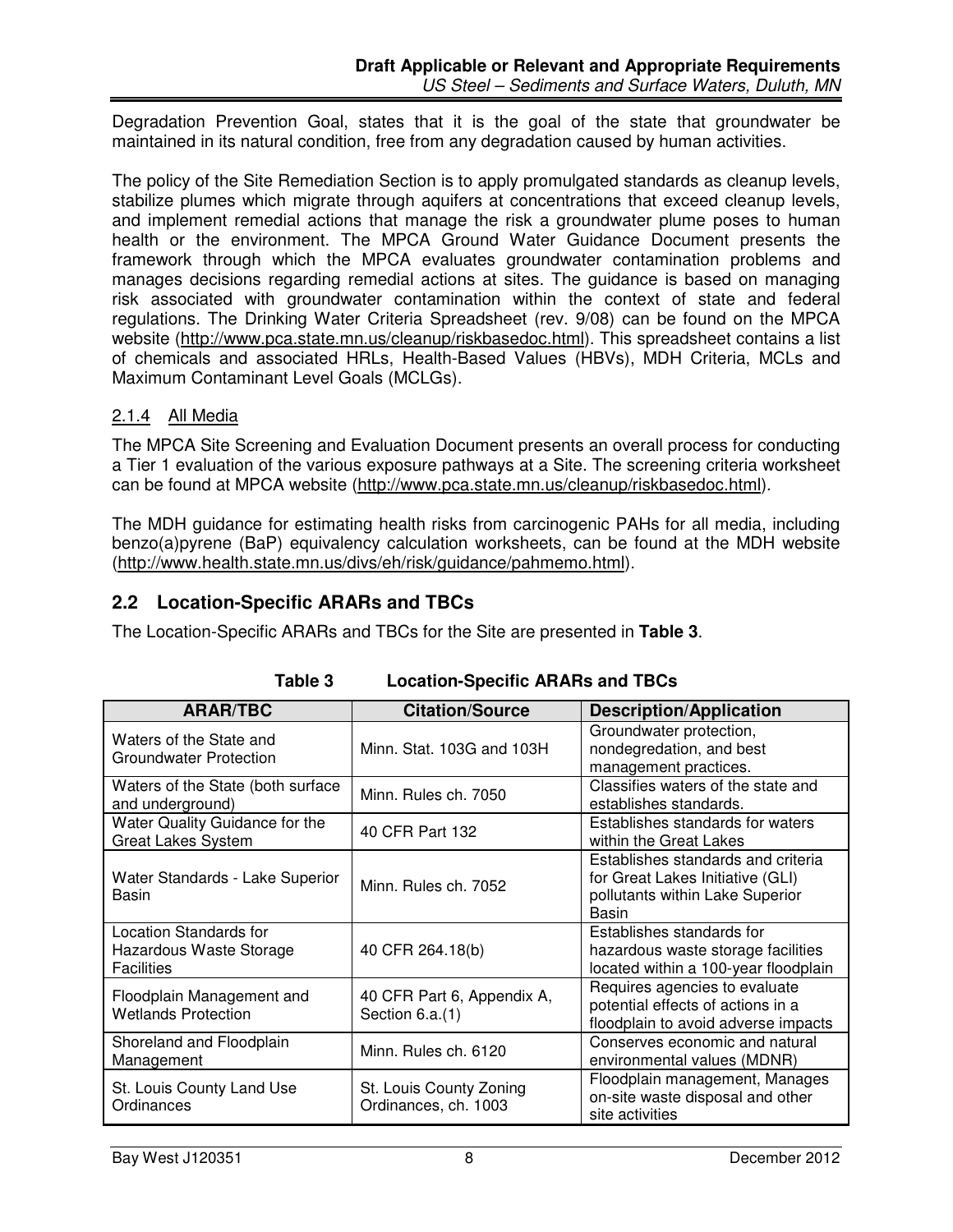### **Draft Applicable or Relevant and Appropriate Requirements**

| <b>ARAR/TBC</b>                                           | <b>Citation/Source</b>                                    | <b>Description/Application</b>                                                         |
|-----------------------------------------------------------|-----------------------------------------------------------|----------------------------------------------------------------------------------------|
| <b>Endangered Species Act</b>                             | 16 USC §1531 et seq.<br>50 CFR §17.11-12                  | Conservation of threatened and<br>endangered plants and animals and<br>their habitats. |
| Endangered, Threatened,<br><b>Special Concern Species</b> | Minn. Rules ch. 6134<br>Minn. Statute, Section<br>84.0895 | Protection of endangered,<br>threatened, special concern species<br>(MDNR).            |
| <b>Migratory Bird Treaty Act</b>                          | 16 USC Chapter 7,<br>Subchapter II §§ 703 & 712.2         | Protects migratory birds and their<br>ecosystems                                       |
| MDH Advisory for St. Louis River                          | <b>MDH</b>                                                | Provides fish consumption<br>advisories.                                               |

US Steel – Sediments and Surface Waters, Duluth, MN

As stated in **Section 2.1**, the Site is located within the Lake Superior Drainage Basin. Surface water quality standards and provisions for Class 2B and 3B waters apply. In addition, USEPA and the Great Lakes states agreed in 1995 to a comprehensive plan to restore the health of the Great Lakes. The Final Water Quality Guidance for the Great Lakes System, also known as the Great Lakes Initiative (GLI), includes criteria for states to use when setting water quality standards for 29 pollutants, including bioaccumulative chemicals of concern, and prohibits the use of mixing zones for these toxic chemicals. Because the surface water at the Site is within the drainage basin of Lake Superior, the ARARs specified in the GLI, Minn. Rules ch. 7052 are applicable to this Site. The Great Lakes Water Quality Agreement identified the USS site as an Area of Concern in 1989. On 7 September 2012, Canada and the United States amended this agreement. Requirements of the Great Lakes Water Quality Agreement of 2012 apply to this site. In addition, the surface waters adjacent to the Site are identified as an Outstanding International Resource Water (OIRW). The objective for OIRW is to maintain water quality at existing conditions when the quality is better than the water quality standards. Generally, OIRWs are considered surface water quality standards applicable to the St. Louis River for Class 2B and OIRWs, as set forth in Minn. Rules, chs. 7050 and 7052, and to the additional surface water quality standards for the St. Louis River, as set forth in Minn. Rules ch. 7065. The OIRW was established after the ROD was issued.

Oil sheens have been regularly observed in the land sediments and drainages at the Site and as stated in Minn. Rules ch. 7050.0210 Subp. 2.

Nuisance conditions prohibited. No sewage, industrial waste, or other wastes shall be discharged from either point or nonpoint sources into any waters of the state so as to cause any nuisance conditions, such as the presence of significant amounts of floating solids, scum, visible oil film, excessive suspended solids, material discoloration, obnoxious odors, gas ebullition, deleterious sludge deposits, undesirable slimes or fungus growths, aquatic habitat degradation, excessive growths of aquatic plants, or other offensive or harmful effects.

In accordance with Minn. Stat. 103G, it is the goal of the state that groundwater be maintained in its natural condition, free from any degradation caused by human activities. It is recognized that for some human activities this degradation prevention goal cannot be practicably achieved. However, where prevention is practicable, it is intended that it be achieved. Where it is not currently practicable, the development of methods and technology that will make prevention practicable is encouraged. In areas where groundwater pollution is detected, a state agency or political subdivision that regulates an activity causing or potentially causing a contribution to the pollution identified shall promote implementation of best management practices to prevent or minimize the source of pollution to the extent practicable (Minn. Stat. 103H).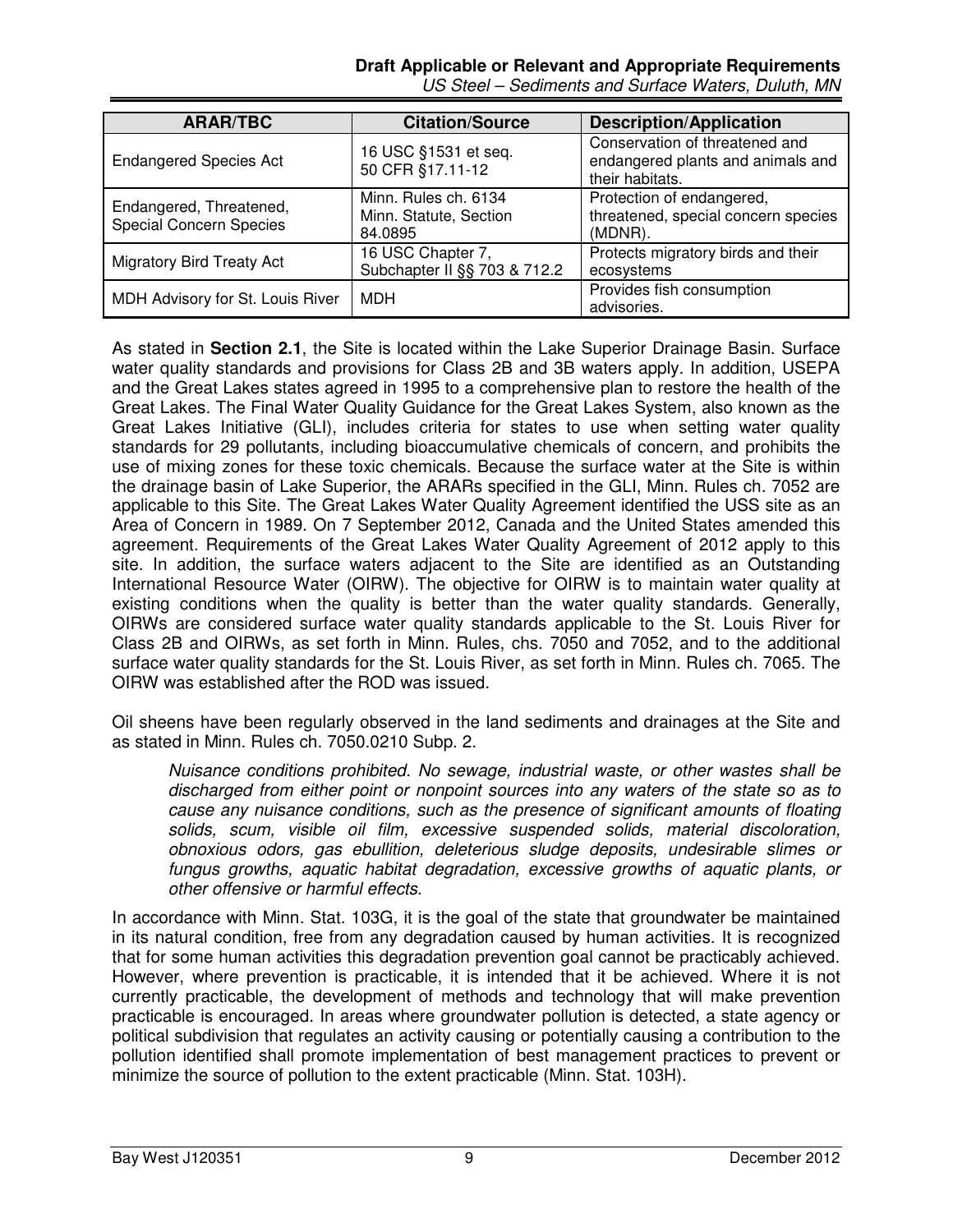Location standards for new facilities where treatment, storage or disposal of hazardous waste will be conducted are established by 40 CFR 264.18(b). A facility located within a 100-year floodplain must be designed, constructed, operated and maintained to prevent washout of any hazardous waste by a 100-year flood.

Title 40 CFR Part 6, Appendix A, Section 6 Requirements, requires federal agencies to evaluate the potential effects of actions taken within a floodplain to avoid adversely impacting floodplains wherever possible.

Title 40 CFR Part 6, Appendix A, Section 6.a.(1) Floodplain/Wetlands Determination -- Before undertaking an Agency action, each program office must determine whether or not the action will be located in or affect a floodplain or wetlands. The Agency shall utilize maps prepared by the Federal Insurance Administration of the Federal Emergency Management Agency (Flood Insurance Rate Maps or Flood Hazard Boundary Maps), Fish and Wildlife Service (National Wetlands Inventory Maps), and other appropriate agencies to determine whether a proposed action is located in or will likely affect a floodplain or wetlands. If there is no floodplain/wetlands impact identified, the action may proceed without further consideration of the remaining procedures set in this section. If floodplain/wetlands impact is identified, this section presents procedures that must be taken.

Shoreland and Floodplain Management (Minn. Rules Ch. 6120) provides standards and criteria intended to preserve and enhance the quality of surface waters, conserve the economic and natural environmental values of shorelands, and provide for the wise use of water and related land resources of the state. St. Louis County Zoning Ordinances, ch. 1003, establish additional floodplain management and manage site activities such as on-site waste disposal.

The Endangered Species Act (16 U.S.C.A. §1531 et seq.) and the Minnesota Endangered, Threatened, Special Concern Species Act (Minn. Rules ch. 6134) protect threatened and endangered plants and animals and their habitats.

Title 16 USC Chapter 7, Subchapter II §§ 703 & 712.2. (The Migratory Bird Treaty Act) protects migratory birds and their ecosystems by specifying the taking, killing, or possessing migratory birds unlawful. Public Law 95-616, an amendment to this act, provides measures to protect identified ecosystems of special importance to migratory birds such as bald eagles against pollution, detrimental alterations, and other environmental degradations.

The MDH has established various fish consumption advisories for the St. Louis River due to the presence of PAHs, PCBs and Resource Conservation and Recovery Act (RCRA) metals in water and sediments.

## **2.3 Action-Specific ARARs and TBCs**

Additional remedial actions may include similar remedies in other contaminated areas of the Site or upgrading the current systems to address a larger area of concern as well new remedial actions to address other media of concern. **Table 4** lists the Action-Specific ARARs for the Site. In addition, Occupational Safety and Health Standards (Minn. Rules ch. 5205) for worker health, safety, and training are applicable to remedial actions performed at the Site.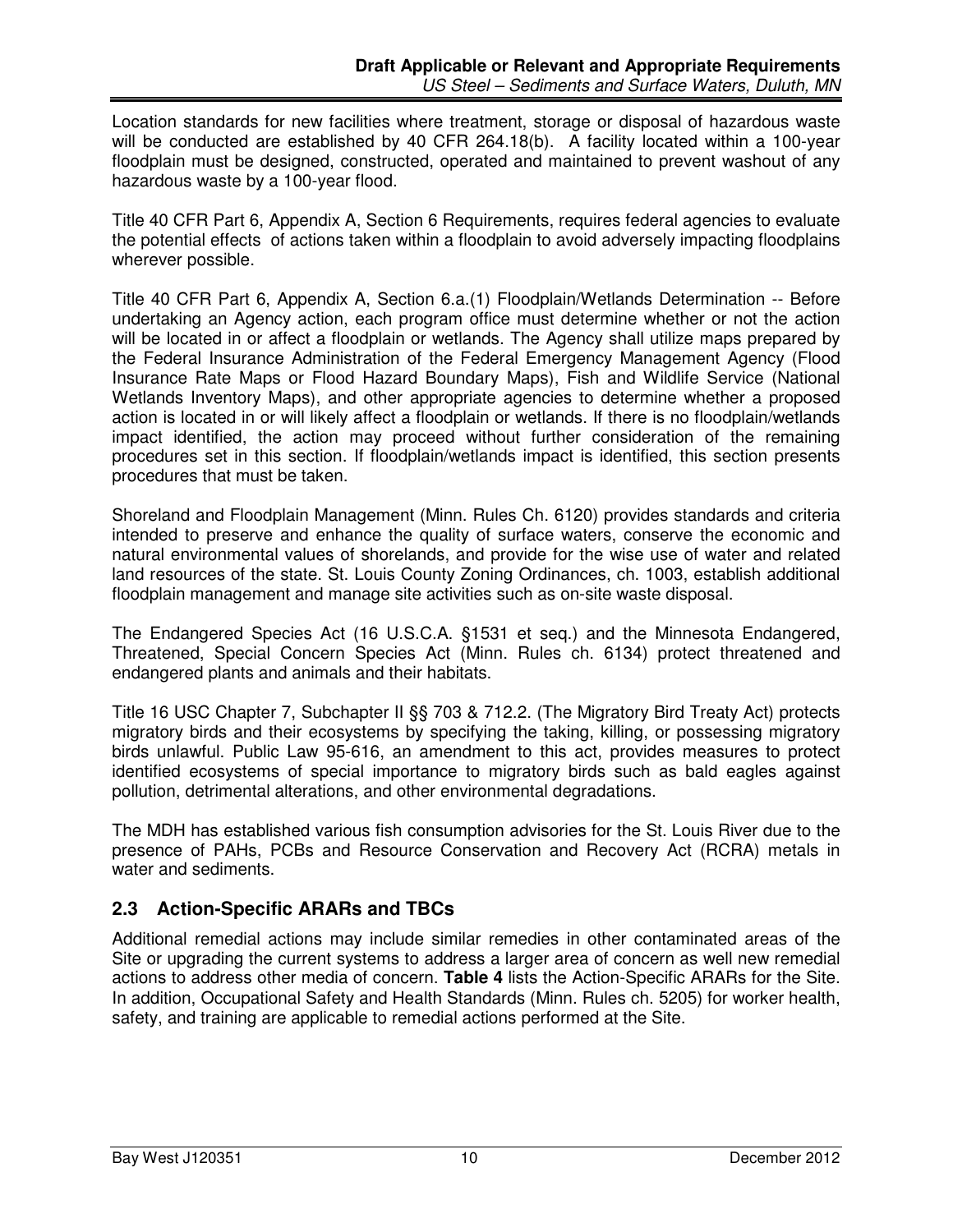US Steel – Sediments and Surface Waters, Duluth, MN

| <b>ARAR/TBC</b>                                                                                  | <b>Citation/Source</b>                                                                                                                                                                     | <b>Description/Application</b>                                                                                                                                  |
|--------------------------------------------------------------------------------------------------|--------------------------------------------------------------------------------------------------------------------------------------------------------------------------------------------|-----------------------------------------------------------------------------------------------------------------------------------------------------------------|
| Ground Water Protection Act                                                                      | Minn. Stat. ch. 103H                                                                                                                                                                       | Non-degradation goal, promotion of<br>best management practices.                                                                                                |
| Waters of the State (both surface<br>and underground)                                            | Minn. Rules ch. 7050                                                                                                                                                                       | Surface water quality during remedy<br>construction.                                                                                                            |
| <b>Underground Waters</b>                                                                        | Minn. Rules ch. 7060                                                                                                                                                                       | Preservation and protection of<br>underground waters by preventing any<br>new pollution and abating existing<br>pollution. Nondegradation policy,<br>standards. |
| Wetlands Conservation Act (WCA)                                                                  | Minn. Stat. §§ 103G.221-.2373                                                                                                                                                              | Protection of wetlands.                                                                                                                                         |
| <b>Wetlands Conservation</b>                                                                     | Minn. Rules 8420                                                                                                                                                                           | Protection of wetlands, wetland<br>functions for determining public values.                                                                                     |
| Floodplain Management Order                                                                      | Executive Order 11988 and 40<br>CFR Part 6, Appendix A,                                                                                                                                    | Regulates remedial action<br>implementation in floodplains.                                                                                                     |
| <b>General Permits</b>                                                                           | Minn. Rules ch. 7001.0010-<br>7001.0210                                                                                                                                                    | Establishes permits for the treatment,<br>storage and disposal of hazardous<br>waste.                                                                           |
| <b>Hazardous Waste Facility Permits</b>                                                          | Minn. Rules ch. 7001.0500 to<br>7001.0730                                                                                                                                                  | Governs the construction of hazardous<br>waste facilities                                                                                                       |
| <b>Land Disposal Restrictions</b>                                                                | 40 CFR Part 268                                                                                                                                                                            | Restrictions on the land disposal of<br>hazardous waste.                                                                                                        |
| Section 404 Permit and Section 401<br>Certification (Clean Water Act)                            | 33 CFR pts 320 and 323; 33<br><b>USC §1341</b>                                                                                                                                             | Applies to discharge of dredged or fill<br>material into waters of the United<br>States.                                                                        |
| National Pollutant Discharge<br>Elimination System/ State Disposal<br>System (NPDES/SDS) permits | Clean Water Act 33 USC §1342                                                                                                                                                               | Surface water quality requirements for<br>discharges of pollutants to waters of the<br>state.                                                                   |
| Section 10 (Rivers and Harbors Act<br>of 1899)                                                   | 33 USC 403                                                                                                                                                                                 | Applies to activities that will obstruct or<br>alter any navigable water of the United<br>States.                                                               |
| Work in Public Waters                                                                            | Minn. Stat. §103G.245                                                                                                                                                                      | Permit requirements applicable to work<br>in public waters that will change or<br>diminish its course, current, or cross-<br>section.                           |
| <b>Public Water Resources</b>                                                                    | Minn. Rules ch. 6115                                                                                                                                                                       | Water appropriation permitting,<br>standards and criteria for alterations to<br>structure of public water (MDNR).                                               |
| Minnesota Sediment Quality<br><b>Targets</b>                                                     | Guidance for the Use and<br><b>Application of Sediment</b><br>Quality Targets for the<br>Protection of Sediment-<br>dwelling Organisms in<br>Minnesota, MPCA Document<br>Number: tdr-gl-04 | Establishes procedures for bioactive<br>zone caps and covers.                                                                                                   |
| Western Lake Superior Sanitary<br>District (WLSSD)                                               | <b>WLSSD Industrial Pre-</b><br><b>Treatment Ordinance</b>                                                                                                                                 | Requirements for any dredge water<br>discharged into public sanitary sewers.                                                                                    |
| <b>MDNR Invasive Species</b><br>Management                                                       | Minn. Statutes 84D.02                                                                                                                                                                      | Requirements for sediment<br>transportation if invasive species are<br>present                                                                                  |
| Solid Waste                                                                                      | Minn. Rules ch. 7035                                                                                                                                                                       | Requirements and standards for solid<br>waste facilities.                                                                                                       |
| <b>Hazardous Waste</b>                                                                           | Minn. Rules ch. 7045                                                                                                                                                                       | Hazardous waste listing, and generator,<br>transport, and facility standards.                                                                                   |
| Air Pollution Emissions and<br>Abatement                                                         | Minn. Stat. § 116.061                                                                                                                                                                      | Duty to notify and abate excessive or<br>abnormal unpermitted air emissions.                                                                                    |

## **Table 4 Action-Specific ARARs and TBCs**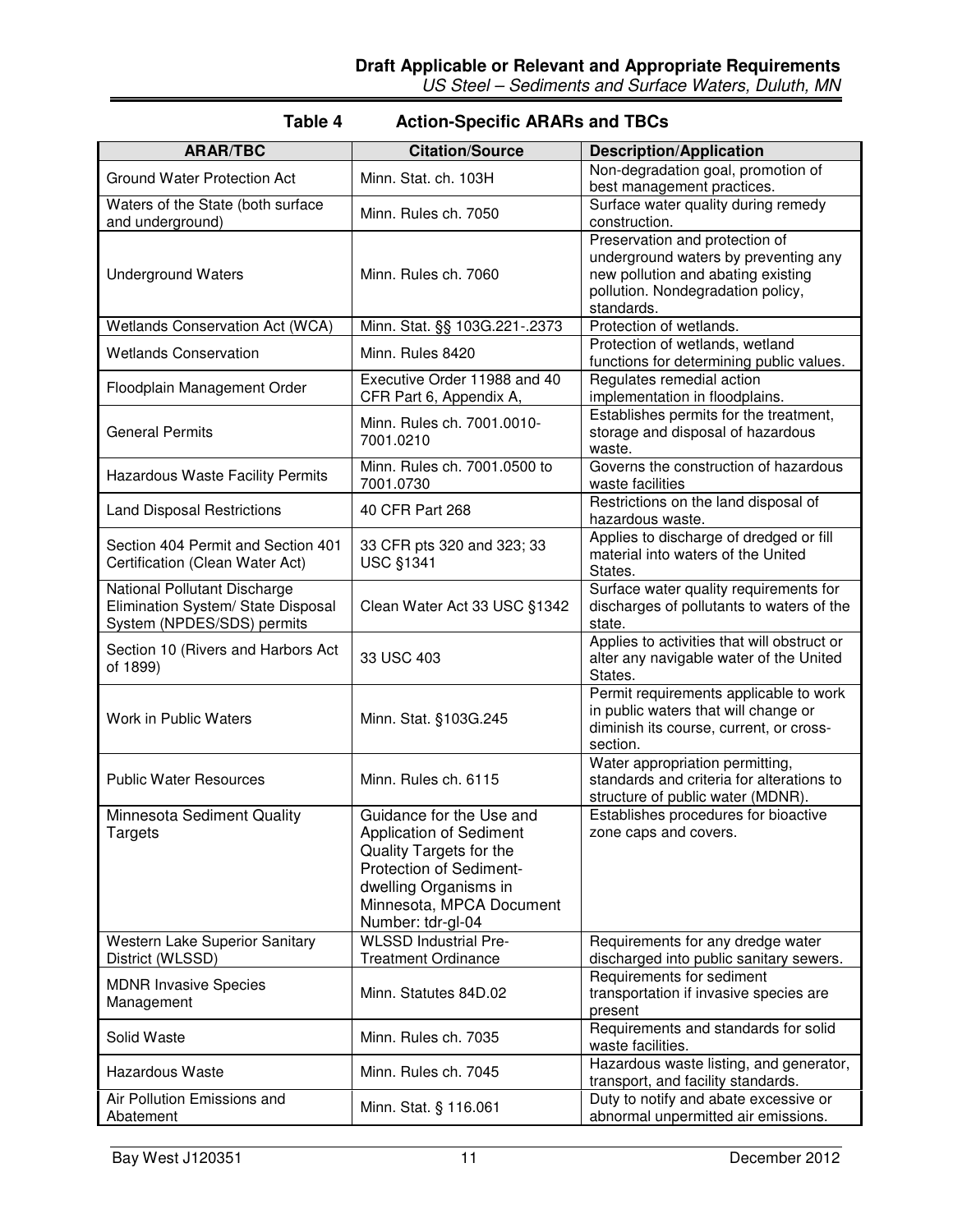### **Draft Applicable or Relevant and Appropriate Requirements**

| <b>ARAR/TBC</b>                                                                          | <b>Citation/Source</b>                     | <b>Description/Application</b>                                                               |
|------------------------------------------------------------------------------------------|--------------------------------------------|----------------------------------------------------------------------------------------------|
| <b>Ambient Air Quality Standards</b>                                                     | Minn. Rules ch. 7009                       | Provides air quality standards.                                                              |
| Preventing Particulate Matter From<br>Becoming Airborne and Emission<br><b>Standards</b> | Minn. Rule pts. 7011.0150 and<br>7011.8010 | Provides measures to control dust and<br>emission standards for hazardous air<br>pollutants. |
| Noise Pollution Control                                                                  | Minn. Rules ch. 7030                       | Noise standards applicable to remedy<br>construction.                                        |

## US Steel – Sediments and Surface Waters, Duluth, MN

## 2.3.1 Water Quality

Water Quality Standards are presented in **Section 2.1**. Response actions taken at the Site shall comply with Minn. Stat. § 103H Groundwater Protection Act, which states that it is the goal of the state that groundwater be maintained in its natural condition, free from any degradation caused by human activities. Additionally, it requires the MPCA in consultation with local water planning authorities to develop best management practices for the prevention of groundwater degradation for specific activity categories. If any activity associated with the remedial actions results in unregulated release, in accordance with the Water Pollution Control Act and Minn. Stat. 115.061, Duty to Notify, requires notification and recover of any discharge of pollutants to minimize or abate pollution of the waters of the state.

In accordance with Minn. Rules ch. 7050, surface water quality standards for the maintenance and preservation of surface water quality during remedy construction, including discharges from treatment/work and storm water runoff zones, shall be based on surface water quality standards that currently apply to Class 2B and OIRWs, as set forth in Minn. Rules, chs. 7050 and 7052, and to the additional surface water quality standards for the St. Louis River set forth in Minn. Rules ch. 7065. Therefore, if water is discharged directly to the waters on or adjacent to the Site, it shall be treated to a level that meets applicable surface water discharge standards. Groundwater non-degradation and standards for the protection of groundwater during remedy construction are presented in Minn. Rules 7060.

#### 2.3.2 Wetlands and Shoreland and Floodplain Management

In accordance with Minn. Rules chs. 7050, wetlands at the Site are classified as unlisted wetlands, Class 2B and 3B waters. In accordance with Minn. Rules ch 8420, compliance with wetland ARARs will involve consultation with the MDNR to determine the category of wetlands present at the Site and any avoidance, mitigation, and replacement that may be necessary. Water quality standards for the maintenance and preservation of surface water quality during remedy construction including discharges from treatment/work and storm water runoff zones shall be based on surface water quality standards that currently apply to Class 2B and 3B waters and shall comply with Minn. Stat. §§ 103G.221-.2373. Standards and specifications applicable to shoreland and floodplain management can be found in Executive Order 11988 and 40 Code of Federal Regulations (CFR) Part 6, Appendix A, Minn. Rules ch. 6120.

Minn. Stat. §103G.222 provides that a wetland replacement plan must be approved by the Local Governmental Unit before any Wetlands Conservation Act (WCA) wetlands may be drained or filled, unless draining or filling falls within the "De Minimis" exemption or another exemption of Minn. Stat. §103G.2241. WCA wetlands are those wetlands that are not public water wetlands regulated by the MDNR and the United States Army Corp of Engineers (USACE). WCA wetlands would be located above the Ordinary High Water Mark. The South St. Louis Soil and Water Conservation District provides additional guidance regarding WCA requirements for the site at the following website: http://www.southstlouisswcd.org/wcact.html.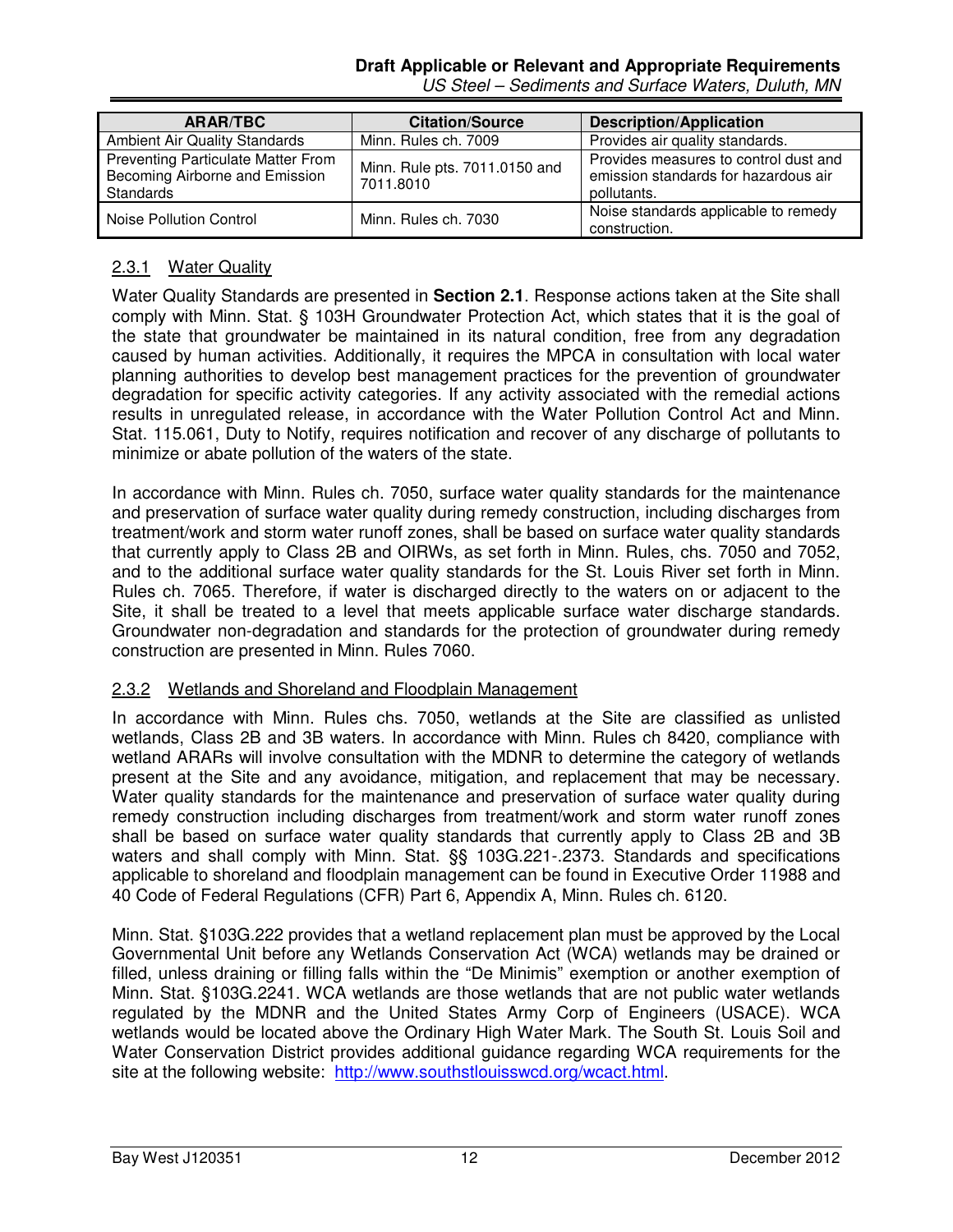#### 2.3.3 Permits and Certifications.

Possible permits for cleanup activities include the following:

- General: MPCA procedural rules applicable to permit and certification (except air quality), are described in Minn. Rules ch. 7001. The definitions in part 7000.0100 in the agency's procedural rules apply to the terms used in parts 7001.0010 to 7001.0210 and the definitions in part 7045.0020 in the agency's hazardous waste rules apply to the terms used in parts 7001.0500 to 7001.0730. MPCA air quality permit requirements are described in Minn. Rules ch. 7007.
- Minn. Rules 7001.0500 to 7001.0730 govern the application procedures, the issuance and the conditions of hazardous waste facility permits. Chapter 7000 and parts 7001.0010 to 7001.0210 and 7001.0500 to 7001.0730 complement each other.
- Section 404 Permit (Clean Water Act): Required for discharge of dredged or fill material into waters of the United States. The substantive requirements of this permit shall be met for alternatives that dredge or fill waters of the state. USACE evaluates applications for Section 404 permits. Substantive requirements that may be incorporated within a Section 404 permit for off-site activities can be found in 33 CFR Parts 320 and 323.
- Section 401 Certification: The Clean Water Act, 33 United States Code (USC) §1341, requires that any application for a Federal permit that may result in a discharge to a navigable water must be accompanied by a certification from the affected state indicating that the discharge will comply with all applicable water quality standards and effluent limitations of the Act. Thus, a Section 401 certification or a 401 certification waiver for remedial action at the Site would be necessary before the USACE may issue a Section 404 permit, and a certification may be necessary before the USACE may issue a Section 10 permit if that permit authorizes a "discharge."
- National Pollutant Discharge Elimination System (NPDES; Clean Water Act 33 USC §1342): Discharges of pollutants to waters of the state associated with construction of the selected remedy would be subject to the requirements applicable to a NPDES permit. Discharges could include the discharge of capping material, the discharge of contaminants released and suspended by dredging operations, the discharge of treated dredge water during dredging operations, and the discharge of storm water runoff from shoreland modifications. These types of discharges would be subject to the same regulatory standards and controls that would apply under an MPCA permit. In addition, NPDES General Permit number MNG990000 has been required for managing dredged materials; however, this permit has expired and has not been renewed. According to Managing Dredged Materials in the State of Minnesota (MPCA, 2009), an individual NPDES/State Disposal System (SDS) Dredge Materials Management permit may be required. A NPDES Construction Permit and a Stormwater Pollution Prevention Plan are required by the MPCA if more than one acre of land is disturbed by excavation activities.
- Section 10 of the Rivers and Harbors Act of 1899 (33 USC 403): A Section 10 permit is required from the USACE for any construction in or over any navigable water, or the excavation or discharge of material into such water, or the accomplishment of any other work affecting the course, location, condition, or capacity of such waters. The substantive requirements that may be incorporated within a Section 10 permit can be found in 33 CFR Parts 320 and 322.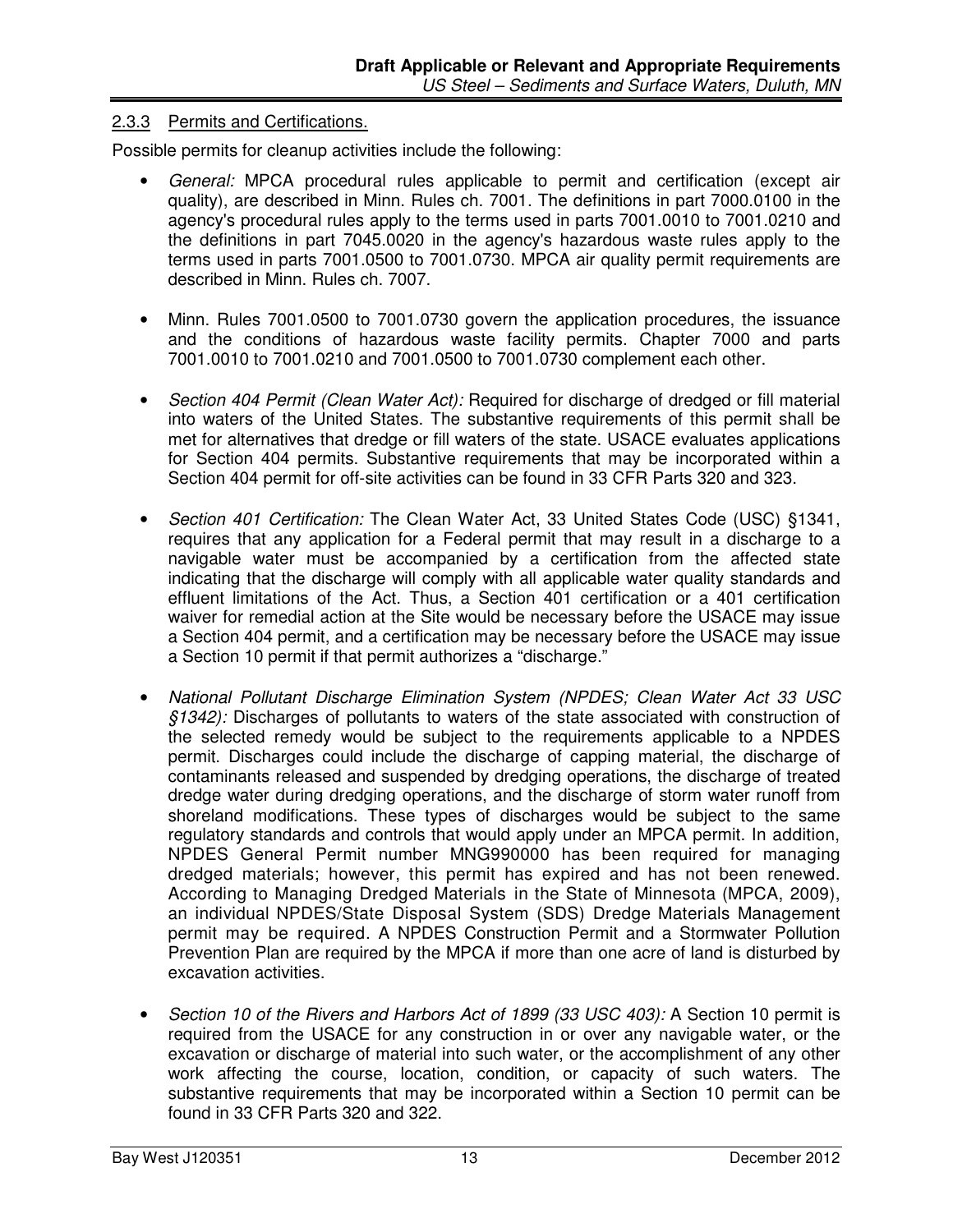- Work in Public Waters (Minn. Stat. §103G.245): A permit from DNR is necessary for any work in public waters that will change or diminish its course, current, or cross-section. If an alternative under consideration involves dredging or capping, a public waters permit from the DNR may be required. The substantive requirements that DNR may incorporate within its public waters permit are codified in statute and at Minn. Rules, ch. 6115. These requirements include compensation or mitigation for the detrimental aspects of any major change in the resource. The DNR permits may require restoration of bathymetry (water depth) and habitat substrate (bottom) as part of the public waters permit. The DNR would set the specific cover depth and composition requirements.
- Additionally, if capping of contaminated sediments is conducted, requirements would include specifications for cap construction. In-situ caps constructed for the containment of contaminated sediment must contain an isolation zone (IZ) and a bioactive zone (BAZ). The IZ is the portion of the cap that is applied directly over the contaminated sediments and is designed to isolate and attenuate the site contaminants that could potentially be transported upward into the BAZ at concentrations above the cleanup levels by diffusion or advection transport mechanisms. The BAZ is the area within the cap above the IZ where significant biological activity may potentially be present. The thickness and material specifications for the IZ and BAZ should be determined based on pore water transport and attenuation modeling.
- Air Emissions and Waste Management Permits: In accordance with Minn. Stat. § 116.081, a permit is required for the construction, installation or operation of an emission facility, air contaminant treatment facility, treatment facility, potential air contaminant storage facility, storage facility, or system or facility related to the collection, transportation, storage, processing, or disposal of waste, or any part thereof unless otherwise exempted by any agency rule now in force or hereinafter adopted, until plans therefore shall have been submitted to the agency, and a written permit therefore shall have been granted by the agency.
- On-Site Disposal: The placement of dredged sediment into an on-site confined aquatic disposal (CAD) area and any subsequent seepage from the CAD is regulated by the MPCA under the requirements applicable to an SDS permit. The legal requirements for an SDS are found in Minn. Stat. § 115.07, Minn. Rules, Parts 7065.0100 to 7065.0160 and in other MPCA water quality rules including Minn. Rules chs. 7050 and 7052.
- Discharge into Sewers: A permit from the Western Lake Superior Sanitary District (WLSSD) will be necessary if any dredge water is discharged into the public sewers. Pretreatment standards that would likely apply can be found at http://www.wlssd.duluth.mn.us/pdf/WLSSDPretreatmentOrdinance.pdf. The permit will also include requirements to assure there will be no detrimental effects to their bio-solids program. A WLSSD permit would also represent compliance with Minn. Rule, Part 4715.1600 and the MPCA water rules governing indirect discharges.
- Invasive Species: A prohibited/regulated invasive species permit will be required to transport sediment to a landfill, if invasive species are present near the proposed work area.

As stated in **Section 1.1**, CERCLA provides for waiving of necessary permits for **on-site** work, provided the work is conducted in compliance with the substantial conditions of such permits.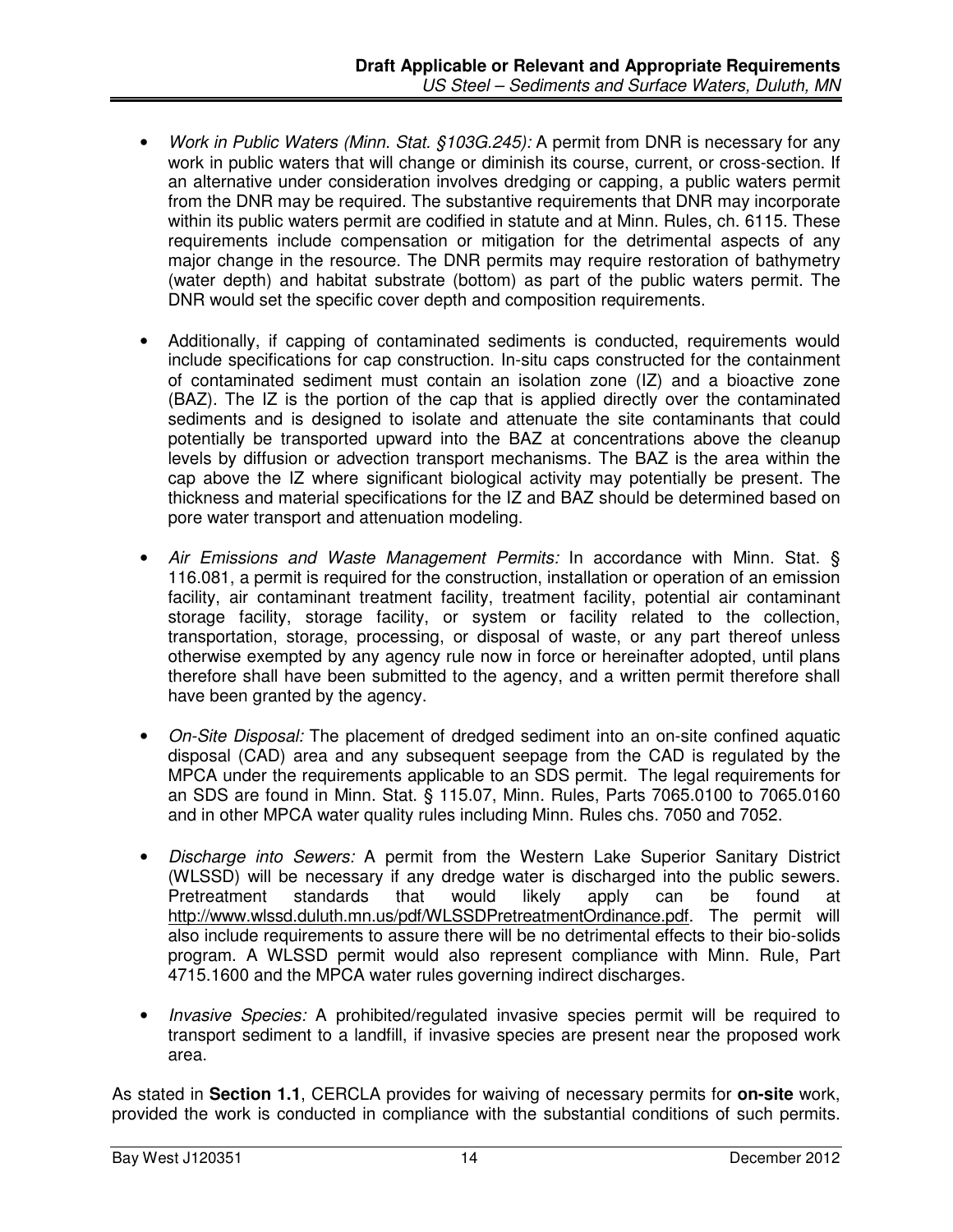Although the permits themselves may not be required on CERLCA sites, compliance with the substantial conditions of these identified permits shall be met.

**Construction and Use of Public Sewers.** Minn. Rules ch. 4715 governing the use of sewers and public water systems would apply if any water associated with remedial activities is disposed of in public sewers.

**Waste Management.** Solid and hazardous waste management requirements and standards can be found in Minn. Rules chs. 7035 and 7045, respectively. USEPA guidance has consistently stated that Superfund remedies involving movement of contaminated material within the area of a Site where such material is already located (sometimes referred to as an "area of concern") do not create a "waste" that is subject to RCRA (42 USC §§ 6901 et seq.) or other waste management requirements. Remedy alternatives that require contaminated materials to be moved to an off-site land disposal site, are considered to generate waste which must be managed under applicable waste management requirements.

St. Louis County Zoning Ordinances, ch. 1003, establish additional floodplain management and manage site activities such as on-site waste disposal.

**Ambient Air Quality Standards.** Air quality standards applicable to releases into the air from cleanup activities include Min. Stat. 116.061, Air Pollution Emissions and Abatement. During remedy construction, activities such as transportation, storage and placement of capping material may result in particulate matter becoming airborne. Minn. Rules ch. 7009 establishes ambient air quality standards for criteria pollutants regulated under the Clean Air Act. The ambient air quality standards for particulate matter that apply to remedial actions are found at https://www.revisor.mn.gov/rules/?id=7009.0080. Compliance points shall be selected in accordance with Minn. Rules ch. 7009.

Control of the generation of airborne particulate matter during remedy construction is regulated in Minn. Rule pt. 7011.0150, Preventing Particulate Matter from Becoming Airborne, which includes measures to control dust which may be generated during remedy construction activities such as transportation, storage and placement of capping material shall be addressed in the remedial design plan. Minn. Rules pt. 7011.8010, Site Remediation, incorporates the National Emission Standards for Hazardous Air Pollutants applicable during Site remediation activities.

**Noise Pollution Control.** Minn. Rules ch. 7030 establishes noise standards for various land uses. The noise standards that will apply to the selected remedial action can be found at https://www.revisor.leg.state.mn.us/rules/?id=7030.0040. Compliance points will be selected in accordance with Minn. Rules ch. 7030.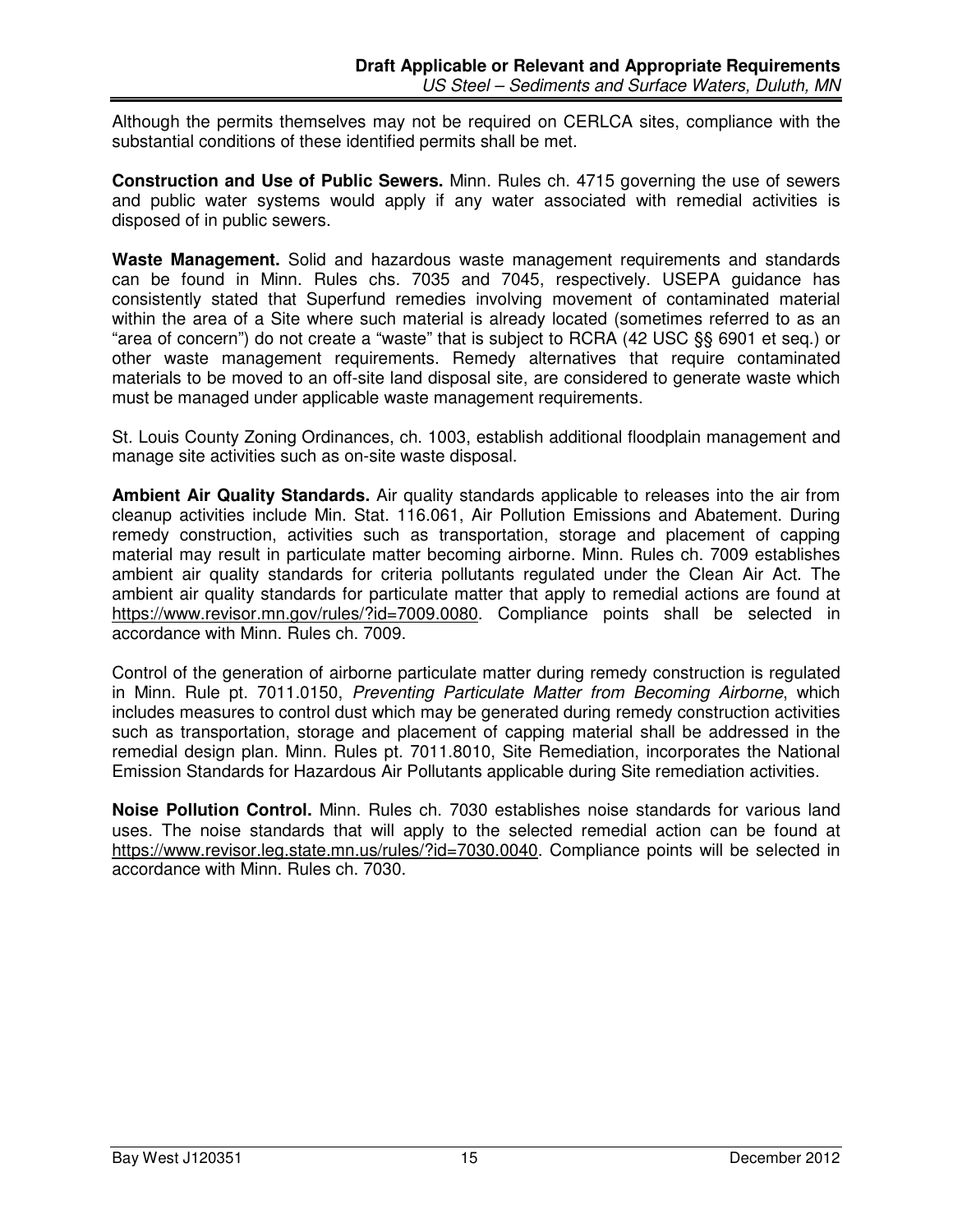## **3.0 OTHER CONSIDERATIONS**

Other considerations under MERLA set forth the regulatory requirements, Response Action Objectives and Cleanup Levels that must be met by a remedy to meet the legal standard for a remedy under MERLA and the threshold criterion for protection of public health and welfare and the environment. A remedy, as defined under MERLA, must also include any monitoring, maintenance and institutional controls and other measures that MPCA determines are reasonably necessary to assure the protectiveness of the selected remedy over the long term.

It is particularly important to consider the requirements for long-term assurance of protectiveness where the remedy alternatives involve the use of capping or containment to manage contaminated media within the site. Some requirements may also be necessary to assure long-term protectiveness of alternatives that involve excavation or dredging and off-site disposal of contaminated soil or sediment.

In addition, MERLA requires the MPCA to consider the planned use of the property where the release of contaminants is located when determining the appropriate standards to be achieved by a remedy.

## **3.1 Long-term Assurance of Protectiveness**

MERLA requires that a remedy include measures that are reasonably required to assure the ongoing protectiveness of a remedy once the components of the remedy have been constructed and entered their operational phase. Such measures may include, but are not limited to, institutional controls, and monitoring and maintenance requirements. This section discusses the measures that MPCA determines are reasonably necessary to assure long-term protectiveness.

In addition, pursuant to the NCP; 40 CFR § 300.430(f)(4)(ii) "If a remedial action is selected that results in hazardous substances, pollutants, or contaminants remaining at the site above levels that allow for unlimited use and unrestricted exposure, the lead agency shall review such action no less often than every five years after the initiation of the selected remedial action." Therefore, if impacted media remains at the Site, above levels that allow for unlimited use and unrestricted exposure, the selected remedial actions will be subject to review every 5 years to assure that they remain protective in the long-term.

#### 3.1.1 Institutional Controls

Institutional controls are legally enforceable restrictions, conditions or controls on the use of property, groundwater or surface water at a Superfund site that are reasonably required to assure the protectiveness of a remedy or other response actions taken at the Site. Areas of the Site where contaminated media remains in place after remedial construction, will be subject to institutional controls (such as easements and restrictive covenants) which are legally binding on current and future owners of the property to assure ongoing protection from disturbance of or exposure to the contamination. Restrictions on use may also be required for areas of the Site where contaminated media are treated and/or removed and where some residual contamination may remain.

Minn. Stat. §115B.16, subd. 2, requires an Affidavit Concerning Real Property Contaminated with Hazardous Substances to be recorded with the St. Louis County recorder by the owner of the property. The Uniform Environmental Covenants Act (UECA) and the authority for requiring environmental covenants can be found in Minn. Stat. ch. 114E. This statute requires MPCA approval of environmental covenants (which include restrictive covenants and access) when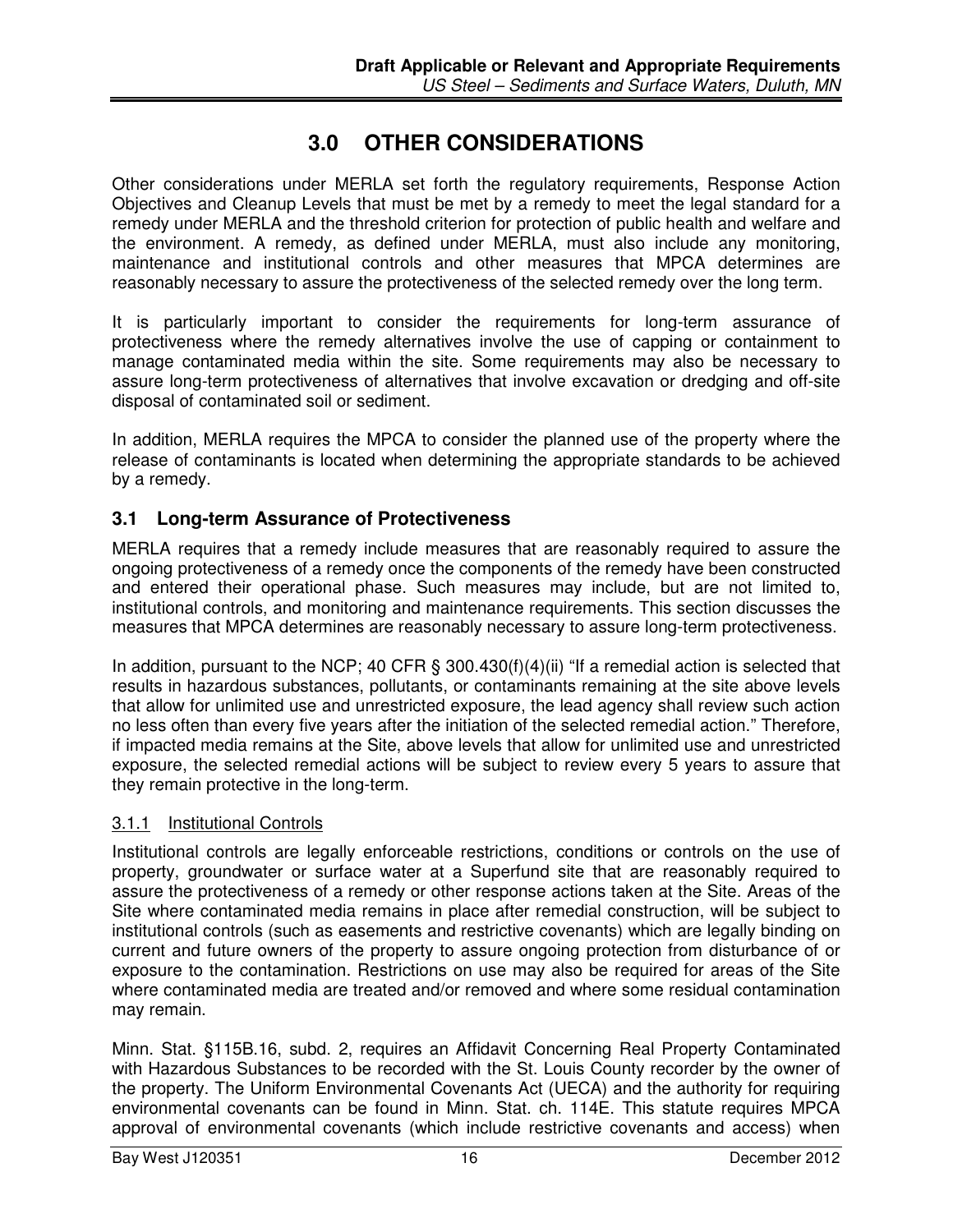there is an environmental response project (which includes superfund cleanups) either overseen by EPA or the MPCA. A template for the covenant can be obtained from the MPCA cleanup website (http://www.pca.state.mn.us/cleanup/riskbasedoc.html).

#### 3.1.2 Long-term Operation and Maintenance, Monitoring, and Contingency Action

On-site containment facilities, groundwater pump and treat, and capping of impacted media (soil/sediment) or any other alternative that may leave impacted media on-site will require postconstruction monitoring, operation and maintenance, and contingency action plan to assure that ARARs, Response Action Objectives and Cleanup Levels that apply to the alternative are fully achieved and maintained over time.

General details of the post-construction monitoring, operation and maintenance, and contingency action plan requirements would be set forth in the FS along with an estimate of the cost to carry out each activity.

#### 3.1.3 Planned Use of Property

In a provision entitled "Cleanup Standards" (Minn. Stat. § 115B.17, subd. 2a), MERLA provides that when MPCA determines the standards to be achieved by response actions to protect public health and welfare and the environment from a release of hazardous substances, the agency must consider the planned use of the property where the release is located. The purpose of this provision of MERLA is to allow the MPCA to select cleanup standards that provide a level of protection that is compatible with the uses of the Site property that can be reasonably foreseen.

The specific properties directly affected by the remedies are currently part of treatment or containment facilities considered to be commercial/industrial land use. In addition, impacted areas include wetlands/semi-aquatic and aquatic areas and associated habitat. The cleanup standards must provide protection of public health and welfare and the environment that is consistent with any planned or potential future uses of the property within the Site, including natural resource and habitat restoration, navigation and recreational uses. These cleanup standards are also compatible with the use of the adjacent land for residential, recreational, habitat restoration, or commercial and industrial use.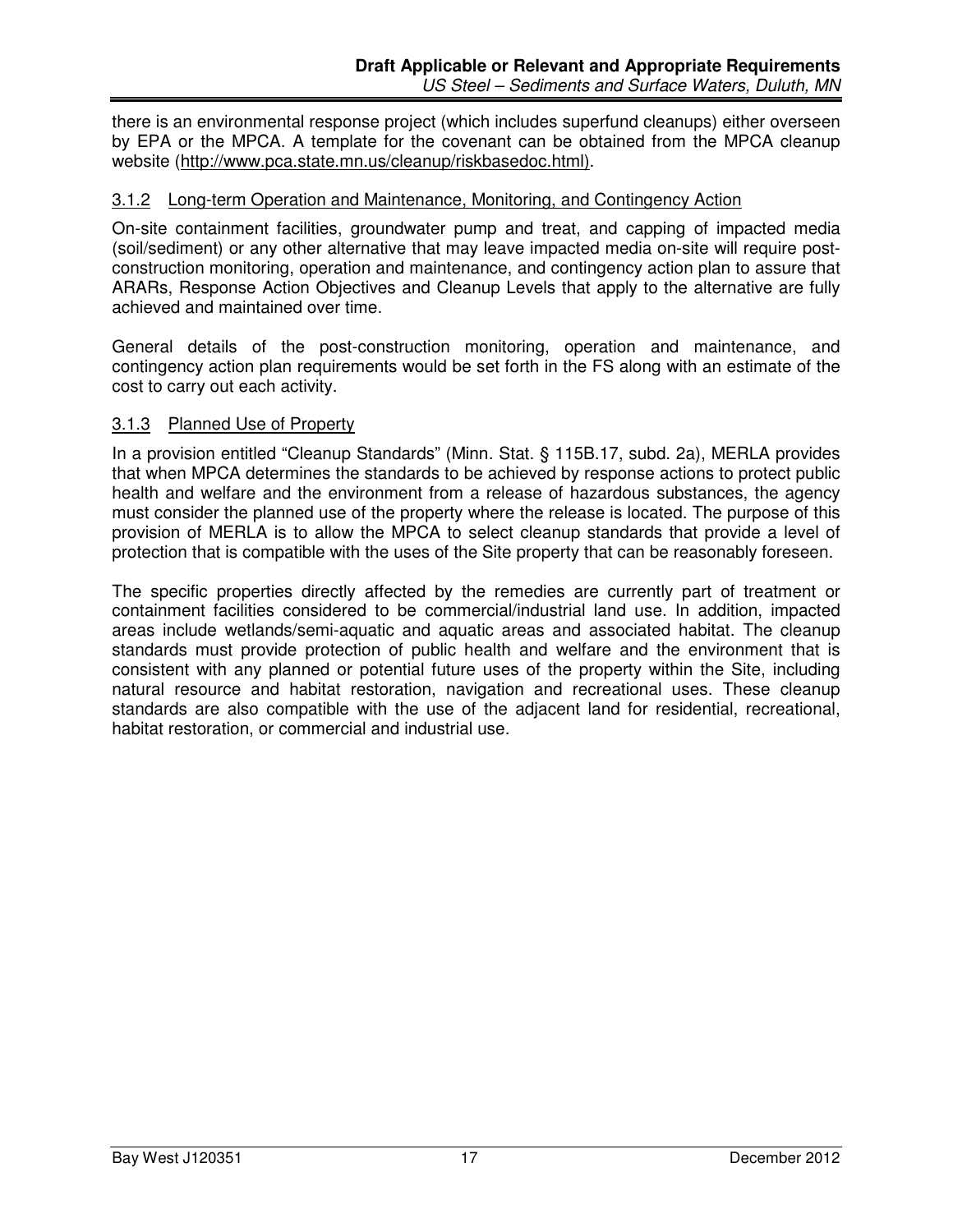## **4.0 REFERENCES**

- MPCA, 1998. Risk-Based Site Evaluation Manual, September.
- MPCA, 2007. Guidance for the Use and Application of Sediment Quality Targets for the Protection of Sediment-dwelling Organisms in Minnesota, tdr-gl-04
- MDH, Janruary 2013, Draft Public Health Consultation, Updated Human Health Screening Values for St. Louis River Sediments: US Steel Site.